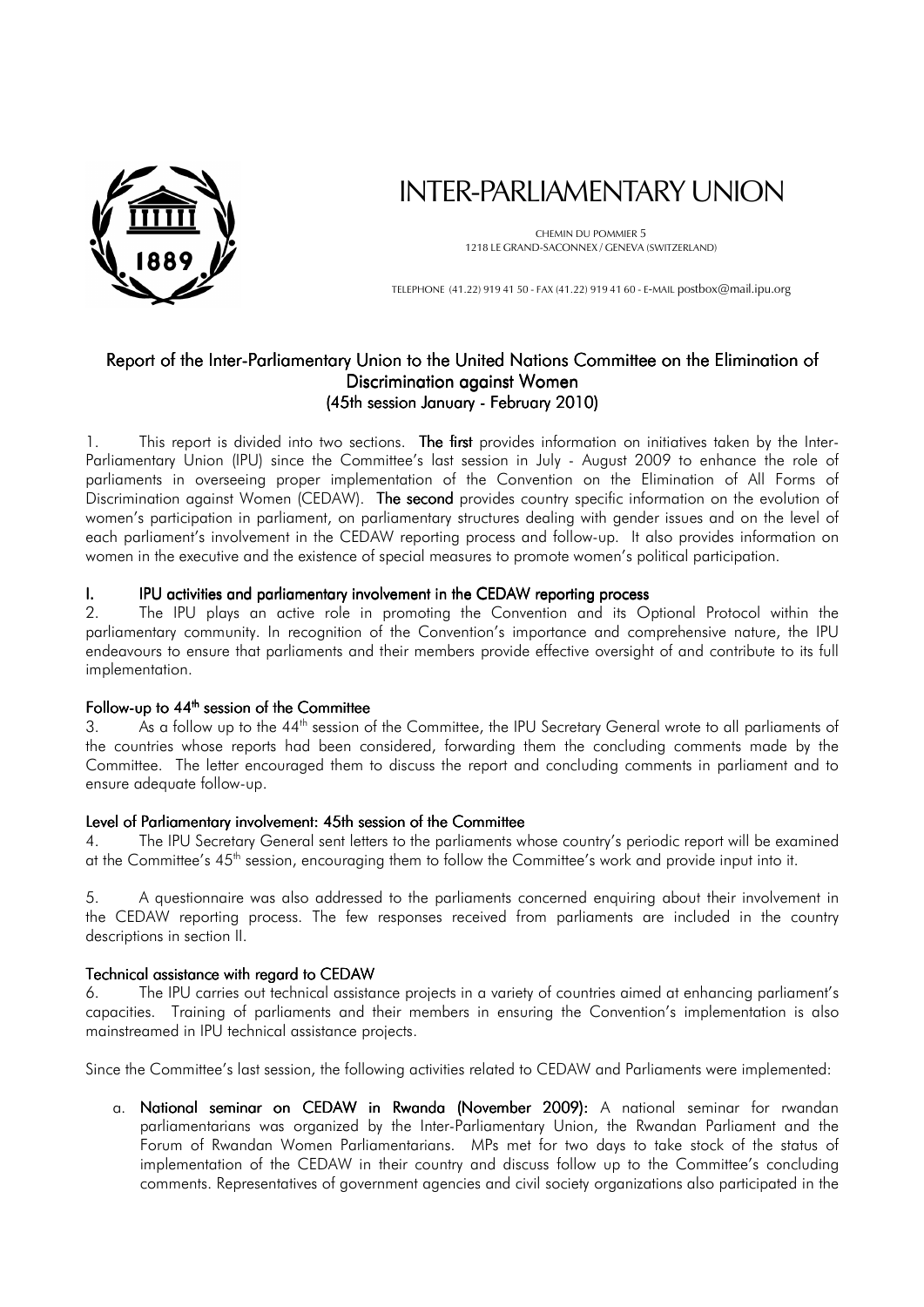event. The participants highlighted that despite some progress, the achievement of gender equality remained a slow process and important challenges had to be addressed in the country, notably in the areas of sensitizing the public about equality and making women aware of their rights. The meeting identified the following priority actions for parliaments: making use of sex-disaggregated data, eliminating discriminatory provisions from the Criminal Code, the Labour Code and the Commercial Code and meeting the specific needs of the most vulnerable women.

- b. Reviewing discriminatory legislation in Jordan (October 2009): A working group, composed of men and women parliamentarians and representatives of the National Centre for Human Rights and the National Commission for Women, met for the third time at the Jordanian House of Representatives to coordinate efforts to remove discriminatory provisions from the country's laws. The group discussed the results of the recent review of the Criminal Procedure Code and agreed to continue working towards the identification and removal of discriminatory provisions from the Social Security Act, the Criminal Code and the Personal Status Act. The group decided that it would organize the presentation of Jordan's preliminary country report on the implementation of CEDAW to parliament for debate in December 2009 before it is submitted to the Committee on the Elimination of Discrimination against Women. The group's meeting was part of a series of activities conducted by the Jordanian House of Representatives, the IPU and UNDP aimed at strengthening parliamentary action to secure implementation of CEDAW.
- c. IPU-OHCHR global parliamentary briefing session for MPs (October 2009): Members of parliament from 39 countries gathered for the seventh edition of the annual parliamentary seminar on women's rights, which this year focused on *Celebrating CEDAW and its Optional Protocol: 30 years improving women's rights*. The seminar, organized by the IPU and the Office of the High Commissioner for Human Rights, served to take stock of achievements and progress in the field of women's rights 30 years after the CEDAW was adopted and identify remaining challenges. Special attention was paid to the Optional Protocol to the Convention and in particular to what it has achieved for women since it was adopted over ten years ago.

## Support to Parliament in ending violence against women

7. As part of its campaign *Parliaments Take Action on Violence against Women*, the IPU carried out a series of activities aimed at supporting parliaments in enhancing their efforts to put an end to violence against women. These include:

- a. Regional parliamentary seminar (December 2009): The IPU jointly organised with the Parliamentary Assembly of the Council of Europe (PACE) a regional parliamentary seminar on the question of migration and violence against women in Europe. Hosted by the French National Assembly in Paris, debates focused on migrant women's heightened vulnerability to gender-based violence within their family, their community and in the host community. Participants also discussed effective responses to problems such as gender-based persecution and asylum, human trafficking, and economic exploitation of migrant women. To conclude the meeting, participants identified seven main areas for parliamentary action and follow-up at the national level. The results of the meeting can be found in annex II. Ms D. Simonovic and Ms. N. Ameline took part in the meeting as experts, making the link with different CEDAW provisions and recommendations.
- b. Parliamentary mobilisation to mark 25 November: The IPU called on parliaments to mark the 10th anniversary of the International Day for the Elimination of Violence against Women by organizing events on or around 25 November 2009 in Parliaments. Some 30 Parliaments responded to the call and organised meetings and events on that occasion. The list of initiatives taken can be found at: http://www.ipu.org/wmn-e/vaw/day.htm.
- c. Production of campaign material and support tools for Parliaments: The IPU produced campaign material as well as a short practical guidance document for parliaments on initiatives they could take to put an end to VAW. The guidance note includes examples of good parliamentary practices from around the world. The material can be downloaded from the IPU website at: http://www.ipu.org/wmne/vaw/day.htm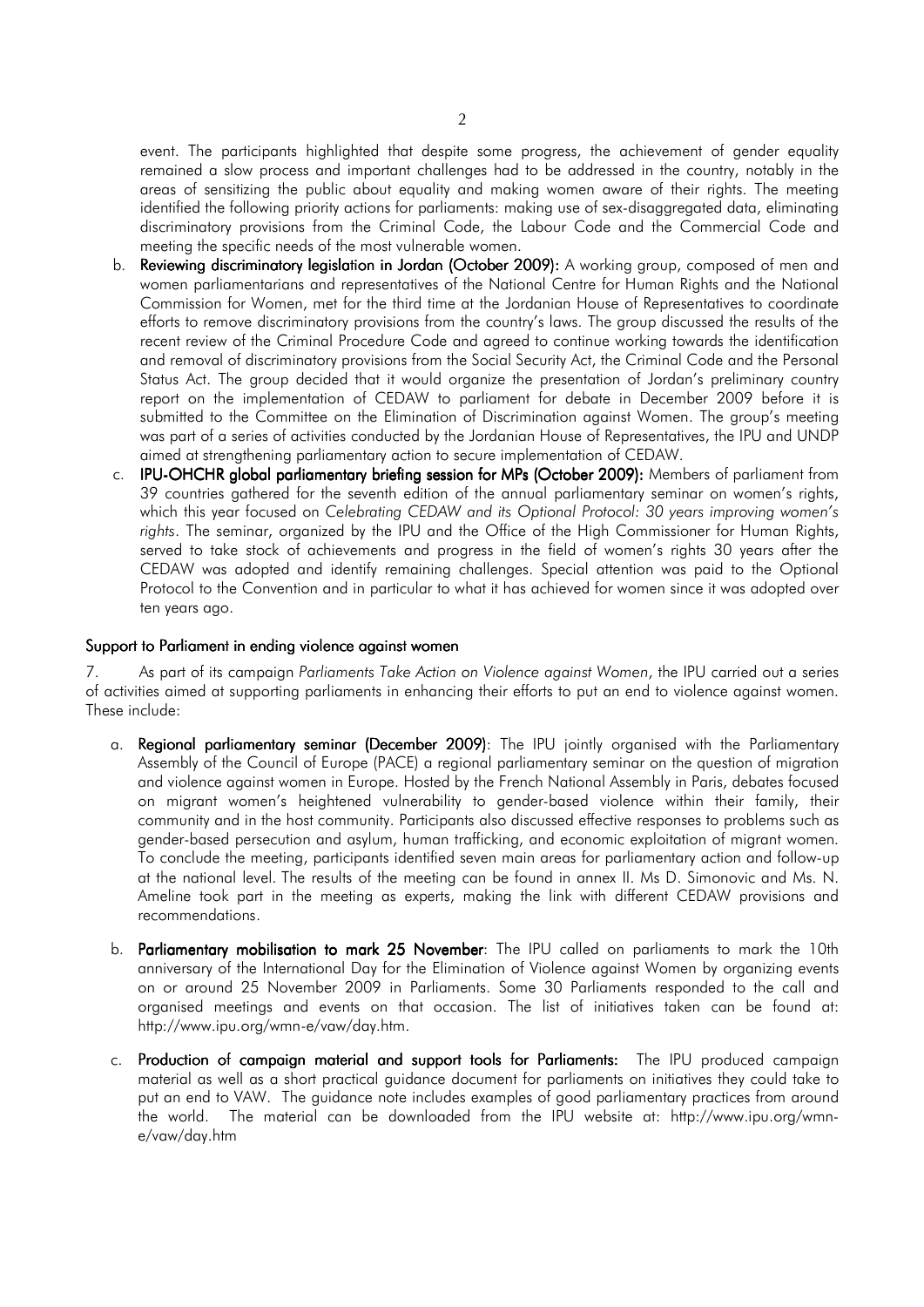## Review of progress made in terms of women's political participation

8.Meeting in Geneva for their fourth annual conference, some 80 members of parliamentary committees dealing with gender issues and women's rights from 35 countries discussed women's political participation 15 years after the Beijing Platform for Action. The objective of the meeting was to answer an apparently simple question: is parliament open to women? Debates focused on three approaches: assessing progress and identifying challenges (1) in terms of numbers and access to Parliament; (2) in terms of women's qualitative participation in Parliament and (3) in terms of Parliament's level of gender-sensitivity. Participants discussed strategies and mechanisms to politically empower women. Results of the meeting will feed into preparations for the Beijing + 15 review which will be held in March 2010.

## II. Country-specific information on women in Parliament

## World and regional perspectives

9. As at 30 November 2009, the world average of women in parliament, both Houses combined, stands at 18.6% (18.7% in Lower or Single Houses and 17.5% in Upper Houses). The world average (both Houses combined) was 11.3% in 1995 and 13.8% in 2000.

10. A statistical breakdown by region of women in parliament is provided in the following table (situation valid at 30 November 2009):

|                                                                                                       | <b>Single House</b><br>or lower House | <b>Upper House</b><br>or Senate | <b>Both Houses</b><br>combined |  |
|-------------------------------------------------------------------------------------------------------|---------------------------------------|---------------------------------|--------------------------------|--|
| Nordic countries                                                                                      | 42.5%                                 |                                 |                                |  |
| Americas                                                                                              | 22.4%                                 | 19.9%                           | 22.0%                          |  |
| Europe - OSCE member countries<br>including Nordic countries                                          | 21.5%                                 | 19.4%                           | 21.1%                          |  |
| Europe - OSCE member countries<br>excluding Nordic countries                                          | 19.5%                                 | 19.4%                           | 19.5%                          |  |
| Asia                                                                                                  | 18.5%                                 | 16.7%                           | 18.4%                          |  |
| Sub-Saharan Africa                                                                                    | 17.6%                                 | 21.0%                           | 18.0%                          |  |
| Pacific                                                                                               | 13.0%                                 | 32,6%                           | 15.2%                          |  |
| <b>Arab States</b>                                                                                    | 10.0%                                 | 7.3%                            | 9.4%                           |  |
| Regions are classified by descending order of the percentage of women in the lower or single<br>House |                                       |                                 |                                |  |

- 11. With regard to women Presiding officers, the situation is as follows as at November 2009
	- Only 36 women preside over one of the Houses of the 187 existing Parliaments, 76 of which are bicameral.
	- The countries concerned are: Albania (People's Assembly); Antigua and Barbuda (House of Representatives and Senate); Austria (Nationalrat); Bahamas (Senate); Belize (Senate); Bosnia and Herzegovina (House of Peoples); Botswana (National Assembly); Bulgaria (Naradno Schranie); Dominica (House of Assembly); Estonia (Riigikogu); Gabon (Senate); Gambia (National Assembly); Ghana (Parliament); Grenada (Senate); Iceland (Althingi); India (Lok Sabha); Lesotho (National Assembly); Lithuania (Seimas); Netherlands (Twede Kamer der Staten Generaal); Pakistan (National Assembly); Romania (Chamber of Deputies); Rwanda (Chamber of Deputies); Saint Kitts and Nevis (National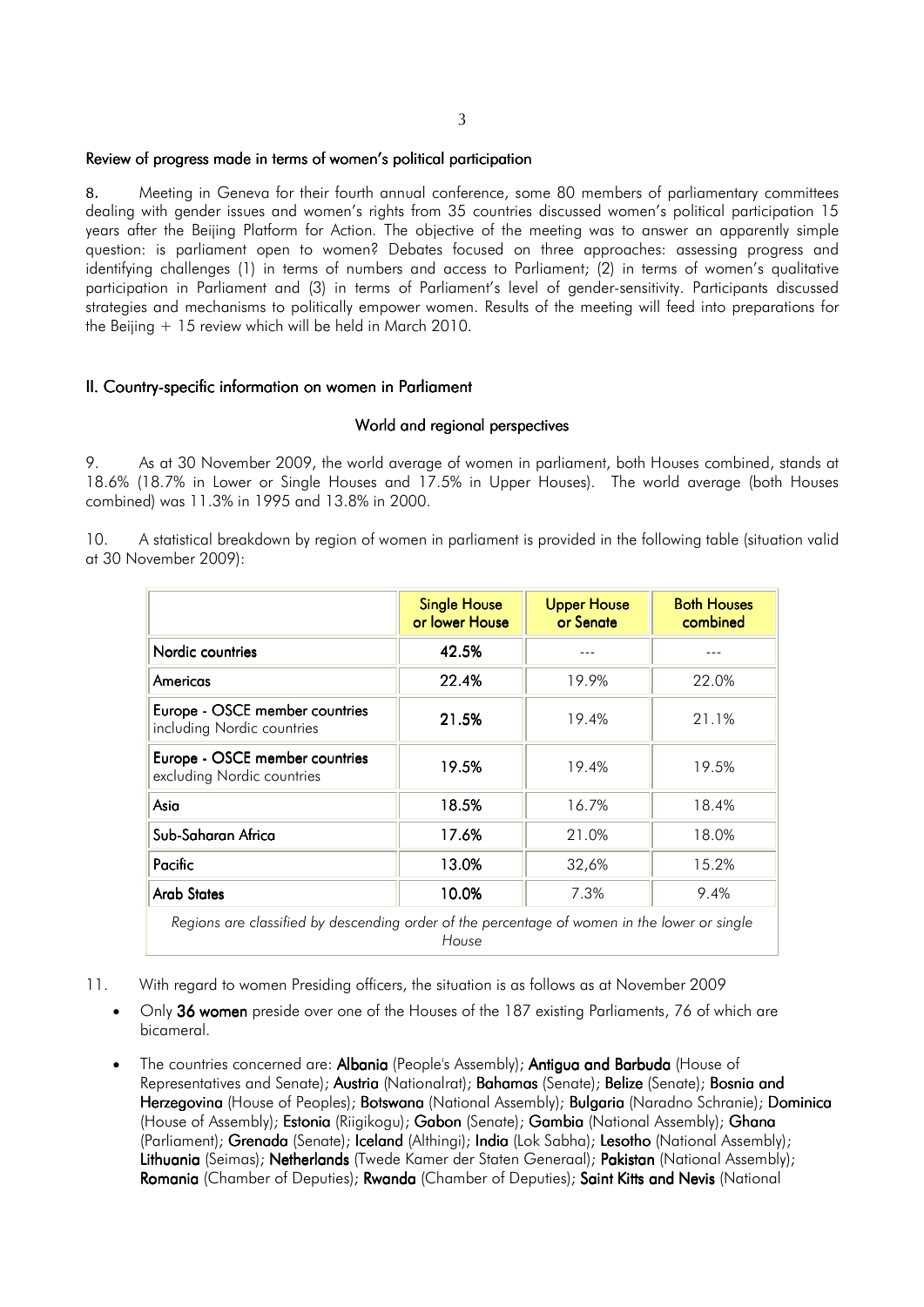4

Assembly); Saint Lucia (House of Assembly and Senate); Serbia (Narodna Skupstina); Swaziland (Senate); Switzerland (National Council and Council of States); Turkmenistan (Mejlis); United Kingdom (House of Lords); United States of America (House of Representatives); Uzbekistan (Legislative chamber); Venezuela (Asamblea Nacional); Zimbabwe (Senate).

- Women therefore occupy only 13.4% of the total number of 269<sup>1</sup> posts of Presiding Officers of Parliament or of one of its Houses.
- Between August 2009 and January 2010, three countries, Lithuania, Botswana and Mozambique, elected for the first time in their history a women to the post of presiding officer of Parliament.
- 12. Quotas and the percentage of women in parliament

The following table provides information on the number of countries having adopted a quota system. It also links the percentage of women MPs in the countries concerned to the quota system adopted. For information on quotas and countries with more than 30% women in Parliament please see annex III.

| <b>Countries</b> |                                     | <b>Women in Parliament</b> |
|------------------|-------------------------------------|----------------------------|
| 13.8%            | Legislated Candidate<br>Quotas      | 22.1%                      |
| 6.9%             | Reserved seats                      |                            |
| 16.7%            | Voluntary Political<br>Party Quotas | 20.5%                      |
| 62.6%            | No quotas                           | 13.5%                      |

**Source: IDEA/ University of Stockholm/ IPU Global database of quotas for women : www.quotaproject.org** 

<sup>1</sup> The 269 presiding officer posts are comprised as follows: 257 parliamentary chambers with one presiding officer each; Three chambers with two presiding officers each (San Marino's single chamber, the US Senate and the Liberian Senate) ; Two chambers with three presiding officers each (Bosnia-Herzegovina's lower and upper chambers)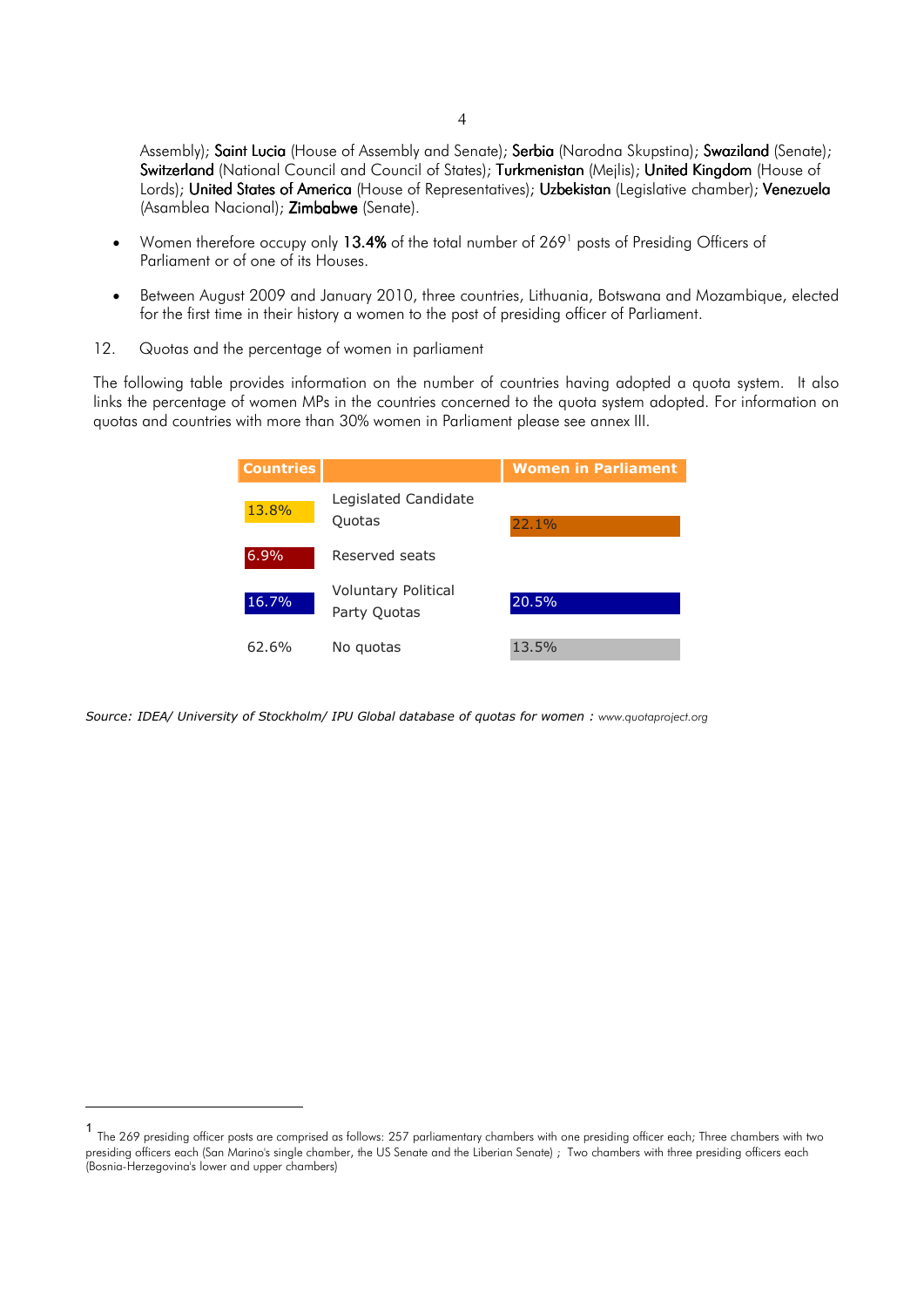# 5

## \*\*\*\*\*\*\*\*\*

## Country-specific information

## **BOTSWANA**

## Women in Parliament

|               |        |          | Chamber   Total number   Total number of   % of women |       |
|---------------|--------|----------|-------------------------------------------------------|-------|
| Election date |        | of seats | women                                                 |       |
| 1994          | Single | 40       |                                                       | 10.0% |
| 1999          | Single |          |                                                       | 17.0% |
| 2004          | Single | 63       |                                                       | 11.1% |
| 2009          | Single | 63       |                                                       | 7.9%  |

#### Presiding officers

The first woman presiding officer of parliament was elected in October 2009..

#### Women in Ministerial positions

| Date           | Total positions | Number of women | Percentage |
|----------------|-----------------|-----------------|------------|
| March 2000     |                 |                 | 26.7%      |
| ' January 2005 |                 |                 | 26.7%      |
| January 2008   |                 |                 | 27.8%      |

### Parliamentary structures for the promotion of women's rights and gender equality

There is no specific parliamentary committee dealing with gender issues.

There is however a Botswana Caucus for Women in Politics.

### **Temporary Special Measures**

There are no legislated quotas. The following voluntary party quotas are implemented:

- a. Botswana Congress Party: In 1999 the Botswana Congress Party introduced a 30 percent quota for women on electoral lists. The party has not always met this target.
- b. Botswana National Front: In 1999 the Botswana National Front introduced a 30 percent quota for women on electoral lists. The party has not always met this target.

*Note: Only political parties represented in parliament that have or have had quotas beyond the national quota legislation are presented in this table.* 

*Source: IDEA, University of Stockholm and IPU Global database of quotas for women : www.quotaproject.org* 

## Parliamentary involvement in the CEDAW reporting process

No response was received from Parliament.

\*\*\*\*\*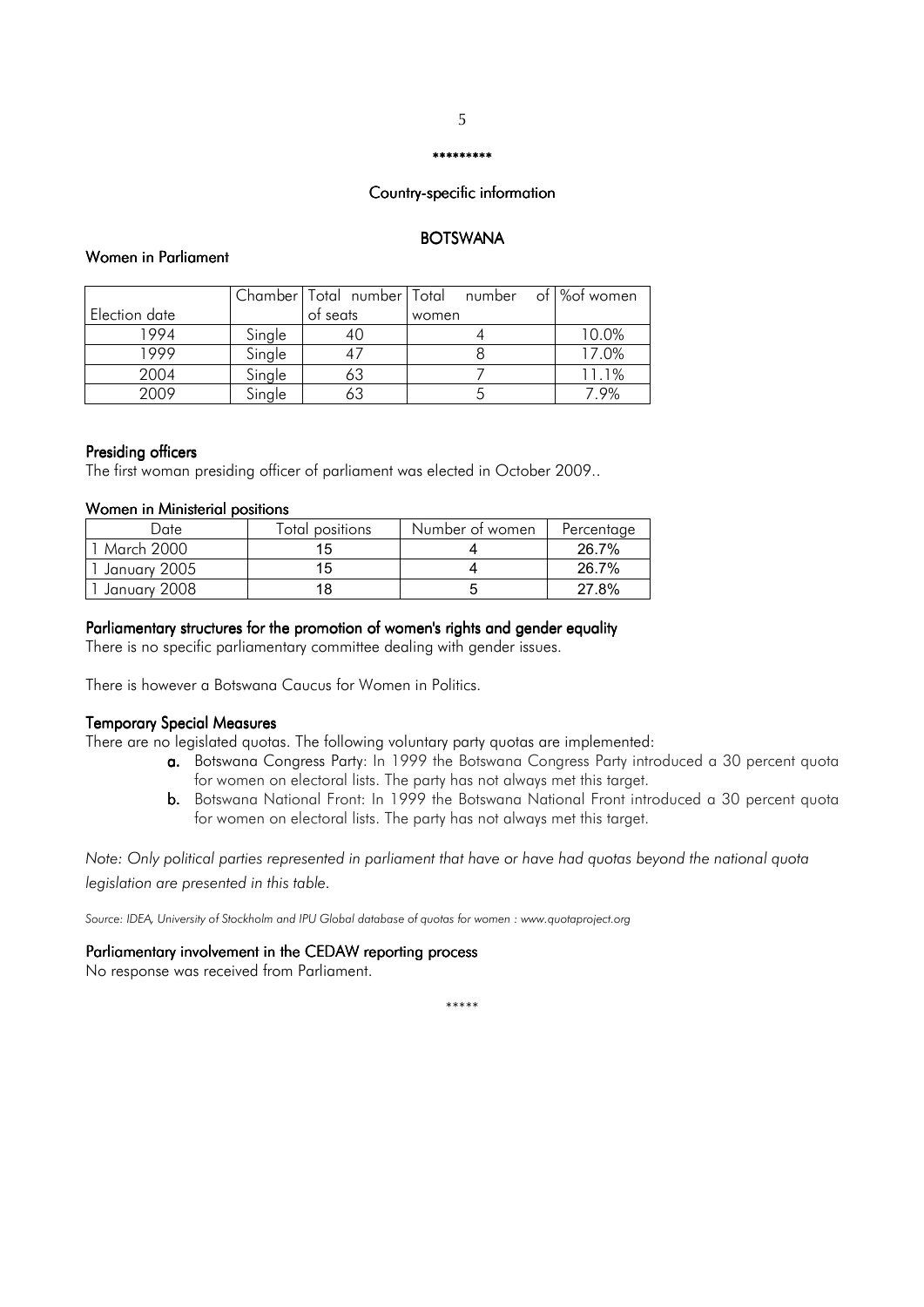### EGYPT

## Women in Parliament

| Election date |       | Chamber   Total number | Total number of | %of women |
|---------------|-------|------------------------|-----------------|-----------|
|               |       | of seats               | women           |           |
| 2000          | Lower | 454                    |                 | 2.4%      |
| 2004          | Jpper | 246                    |                 | 7.3%      |
| 2005          | Lower | 454                    |                 | 2.0%      |
| 2007          | Jpper | 264                    |                 | 8.0%      |

## Presiding officers

No woman has ever held this post.

## Women in Ministerial positions

| Date         | Total positions | Number of women | Percentage |
|--------------|-----------------|-----------------|------------|
| March 2000   |                 |                 | 6.1%       |
| January 2005 | 34              |                 | 5.9%       |
| January 2008 |                 |                 | 6.5%       |

## Parliamentary structures for the promotion of women's rights and gender equality

There is no specific parliamentary committee dealing with gender issues.

## **Temporary Special Measures**

There is a legislated quota providing for a reserved seat system. The Law 38 of 1972 concerning the Egyptian People's Assembly (Lower House) was amended in June 2009 to provide 64 seats to which the nominations will be restricted to women. The total number of parliamentary seats was enhanced accordingly. From 28 governorates two women will be elected, one of whom will represent labourers and farmers, in accordance with the present 50 percent quota provision for these groups. In Cairo and Alexandria, due to the higher population, in total 8 more seats will be added. The law will be implemented during two parliamentary cycles, beginning with the next general election 2010, and will only apply to the Lower House.

*Source: IDEA, University of Stockholm and IPU Global database of quotas for women : www.quotaproject.org* 

## Parliamentary involvement in the CEDAW reporting process

No response was received from Parliament.

# \*\*\*\*\*\*

## MALAWI

### Women in Parliament

| Election date | Chamber I | Total number | Total number of | %of women |
|---------------|-----------|--------------|-----------------|-----------|
|               |           | ot seats     | women           |           |
| 1999          | Single    | 194          |                 | 8.2%      |
| 2004          | Single    | ' 85         |                 | 14.6%     |
| 2009          | Single    | -93          |                 | .2%       |

Note: The total number does not include members that the Head of State may appoint.

## Presiding officers

No woman has ever held this post.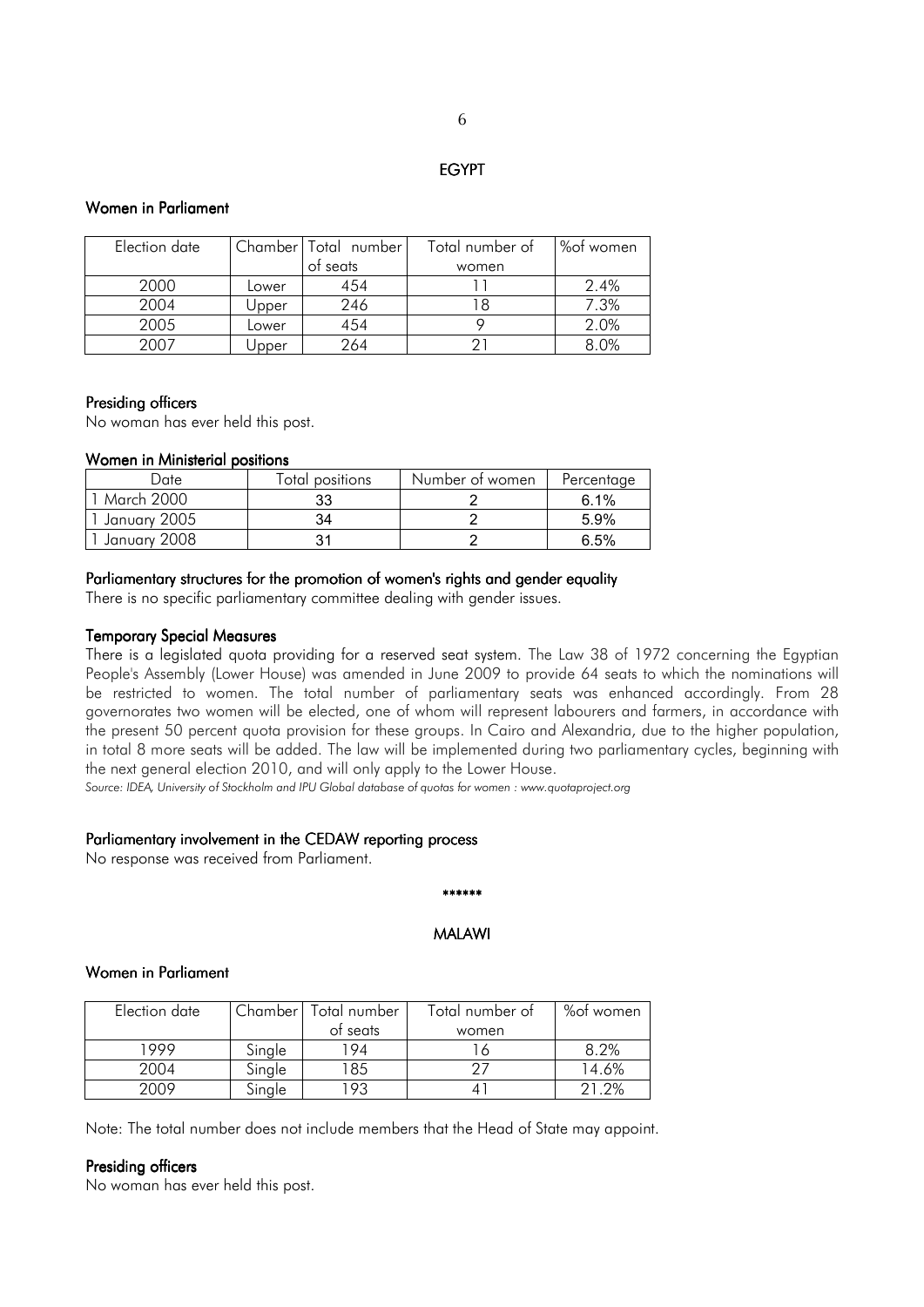#### Women in Ministerial positions

| Date         | Total positions | Number of women | Percentage |
|--------------|-----------------|-----------------|------------|
| l March 2000 |                 |                 | 11.8%      |
| January 2005 |                 |                 | 14.3%      |
| January 2008 |                 |                 | 23.8%      |

## Parliamentary structures for the promotion of women's rights and gender equality

The Social and Community Affairs Committee is mandated to: investigate and report on all matters relating to all public bodies dealing with gender issues; study the programmes and policy objectives of the public bodies addressing gender issues; assess and revise relevant legislation; examine estimates of the spending of public bodies. The Committee oversees the Ministry of Gender and is empowered to evaluate the activities of all public bodies, including the summoning of officials. Work of the past years includes action on gender-based violence (Bill); Wills and inheritance (Bill); Cultural practice.

There is also a women's parliamentary caucus of the national assembly.

### Parliamentary involvement in the CEDAW reporting process

No response was received from Parliament.

\*\*\*\*\*

## **NETHERLANDS**

## Women in Parliament

| Election date | Chamber | Total number | Total number of | %of women |
|---------------|---------|--------------|-----------------|-----------|
|               |         | of seats     | women           |           |
| 1998          | Lower   | 150          | 54              | 36.0%     |
| 1999          | Upper   | 75           | 21              | 28.0%     |
| 2002          | Lower   | 150          | 51              | 34.0%     |
| 2003          | Lower   | 150          | 55              | 36.7%     |
| 2003          | Upper   | 75           | 24              | 32.0%     |
| 2006          | Lower   | 150          | 55              | 36.7%     |
| 2007          | Jpper   | 75           | 26              | 34.7%     |

#### Presiding officers

The first woman presiding officer of parliament was elected in 1998. Since two other women have held this position, and currently the Lower House of Parliament is presided by a woman.

### Women in Ministerial positions

| Date         | Total positions | Number of women | Percentage |
|--------------|-----------------|-----------------|------------|
| 1 March 2000 |                 |                 | 31.0%      |
| January 2005 | 25              |                 | 36.0%      |
| January 2008 | 15              |                 | 33.3%      |

## Parliamentary structures for the promotion of women's rights and gender equality

There is no specific parliamentary committee dealing with gender issues in the Upper House of Parliament. No data received for the Lower House.

## **Temporary Special Measures**

There are no legislated quotas. The following voluntary party quotas are implemented: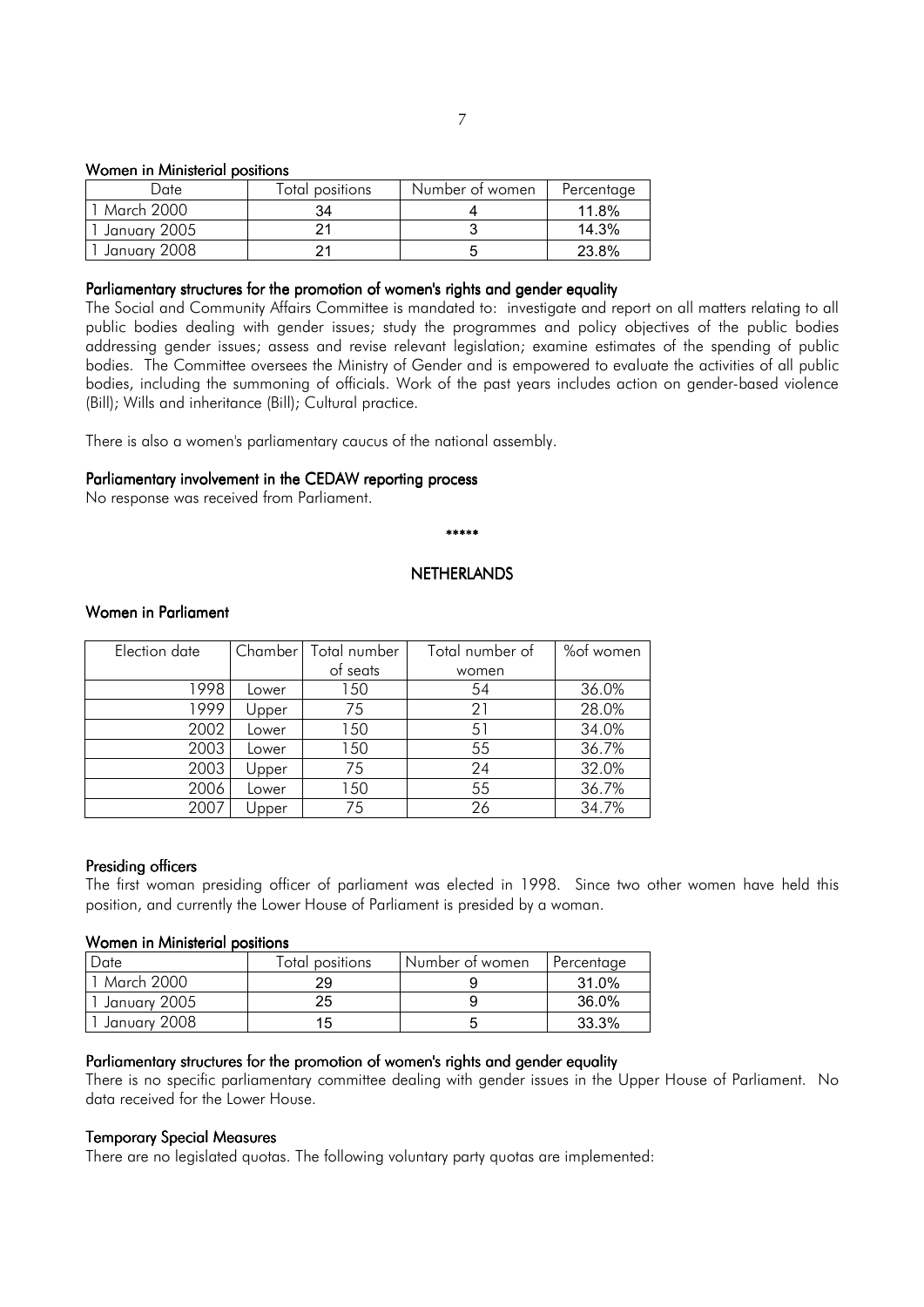- Labour Party(PvdA: National lists are in principle alternated between men and women, although other concerns such as age and ethnicity are also considered. Congress has the last say on the composition of lists (1987).
- Green Left (GL) GL has quotas for women (percentage not confirmed).

Note: Only political parties represented in parliament that have or have had quotas beyond the national quota legislation are presented in this table.

Source: IDEA, University of Stockholm and IPU Global database of quotas for women : www.quotaproject.org

## Parliamentary involvement in the CEDAW reporting process

Government is require to present a report to Parliament every four years on the implementation of the Convention, before the State's party's report is submitted to the Committee. The concluding comments of the Committee are also presented to Parliament.

#### \*\*\*\*\*

## PANAMA

## Women in Parliament

| Election date |               | Chamber   Total number | Total number of | %of women |
|---------------|---------------|------------------------|-----------------|-----------|
|               |               | ot seats               | women           |           |
| 1999          | Single        |                        |                 | 9.7%      |
| 2004          | Single        |                        |                 | 16.7%     |
| 2009          | <b>Single</b> |                        |                 | 8.4%      |

### Presiding officers

The first woman presiding officer of parliament was elected in 1994.

#### Women in Ministerial positions

| Date         | Total positions | Number of women | Percentage |
|--------------|-----------------|-----------------|------------|
| March 2000   |                 |                 | 20.0%      |
| January 2005 |                 |                 | 14.3%      |
| January 2008 |                 |                 | 23.1%      |

## Parliamentary structures for the promotion of women's rights and gender equality

No data received.

#### **Temporary Special Measures**

There is a legislated quota. The 1997 electoral Law, provides for a 30 percent quota for internal party elections (primaries) and general elections.

*Source: IDEA, University of Stockholm and IPU Global database of quotas for women : www.quotaproject.org* 

### Parliamentary involvement in the CEDAW reporting process

No response was received from Parliament.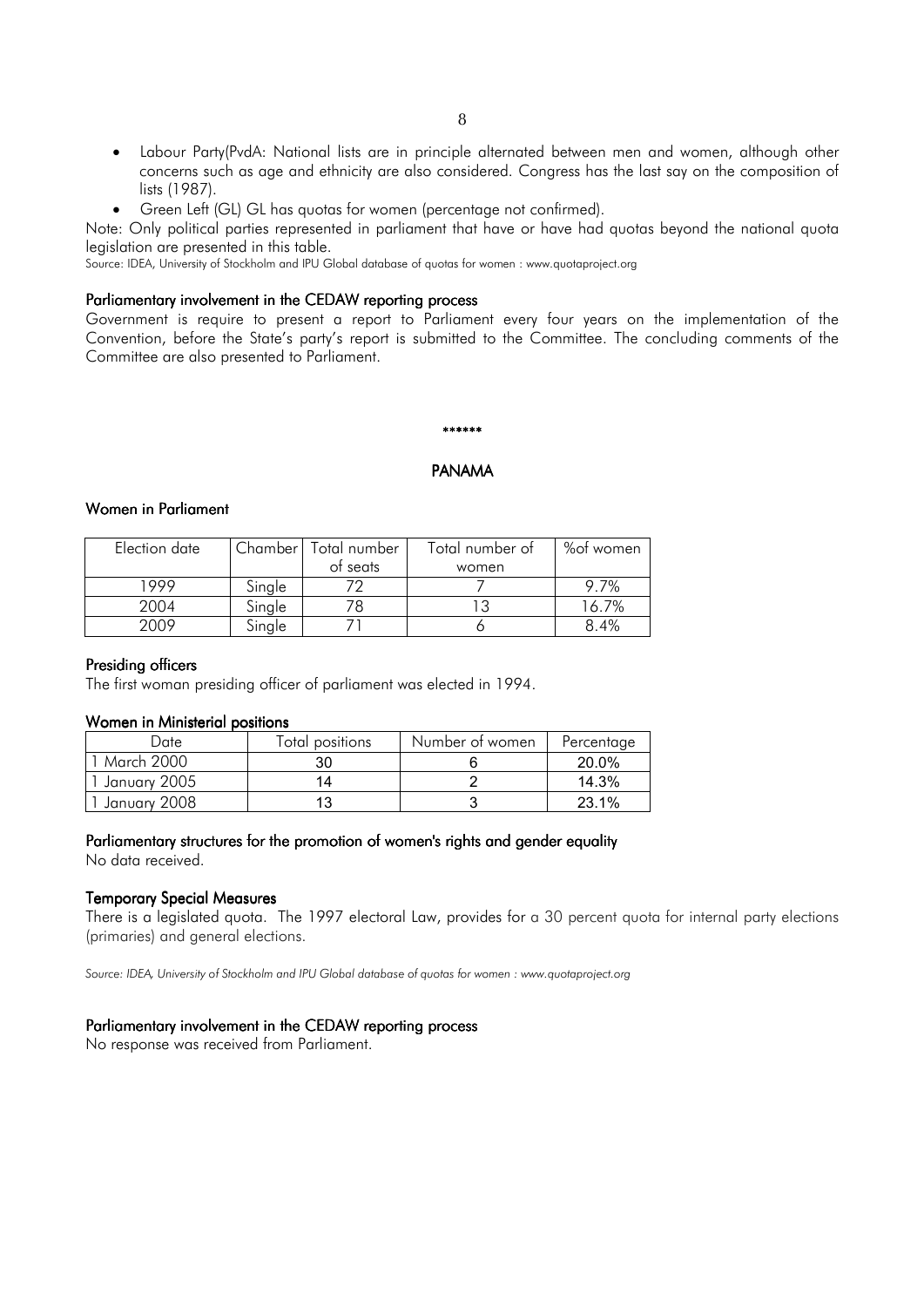## $\overline{q}$

## \*\*\*\*\*

## UKRAINE

## Women in Parliament

| Election date |        | Chamber   Total number | Total number of | %of women |
|---------------|--------|------------------------|-----------------|-----------|
|               |        | of seats               | women           |           |
| 1998          | Single | 442                    | 35              | 7.9%      |
| 2002          | Single | 450                    | 24              | 5.3%      |
| 2006          | Single | 450                    | 39              | 8.7%      |
| 2007          | Single | 450                    | 38              | 8.4%      |

## Presiding officers

No woman has ever held this post.

## Women in Ministerial positions

| Date          | Total positions | Number of women | Percentage |
|---------------|-----------------|-----------------|------------|
| March 2000    |                 |                 | 6.3%       |
| 'January 2005 |                 |                 | 5.6%       |
| January 2008  |                 |                 | 4 3%       |

## Parliamentary structures for the promotion of women's rights and gender equality

The Sub-Committee on international legal issues and gender policies was set up to follow gender equality issues. It is part of the Parliamentary Committee on human rights, national minorities and international relations.

## Temporary special measures

At present, the draft law on "amending some laws of Ukraine (on ensuring rights and opportunities of men and women in the electoral process) is being considered by Parliament. This draft law targets introducing quotas for both genders in the voters' lists at a level of 20%,

## Parliamentary involvement in the CEDAW reporting process

The Chair of the Sub-Committee on international legal issues and gender policies is a member of the Inter-Departmental Council on Family, Gender equality, Demographic Development and Fighting Human Trafficking issues. It is a constantly working organ, established by the Cabinet of Ministers, which among other things, is responsible for approving the draft report on fulfilment in Ukraine of CEDAW. Thus, through this mechanism, parliament is involved in preparing the CEDAW State report.

Furthermore, the representatives of the sub-committee, took part in the discussion of the draft of the 6<sup>th</sup> and 7<sup>th</sup> joint periodic report. For the first time the draft report was also presented to scholars and the public.

The CEDAW Committee's concluding comments on Ukraine's previous report in 2002, lead to the submission of the draft law "On Ensuring equal rights and opportunities of men and women". Ways of improving legislation on gender equality were regularly discussed by Parliament through hearings. A report of the Ombudsman of the Parliament was produced on "Compliance by Ukraine with international standards in the sphere of human rights and freedoms. The Ombudman's report served as the basis for the adoption by Parliament of several resolutions on the subject.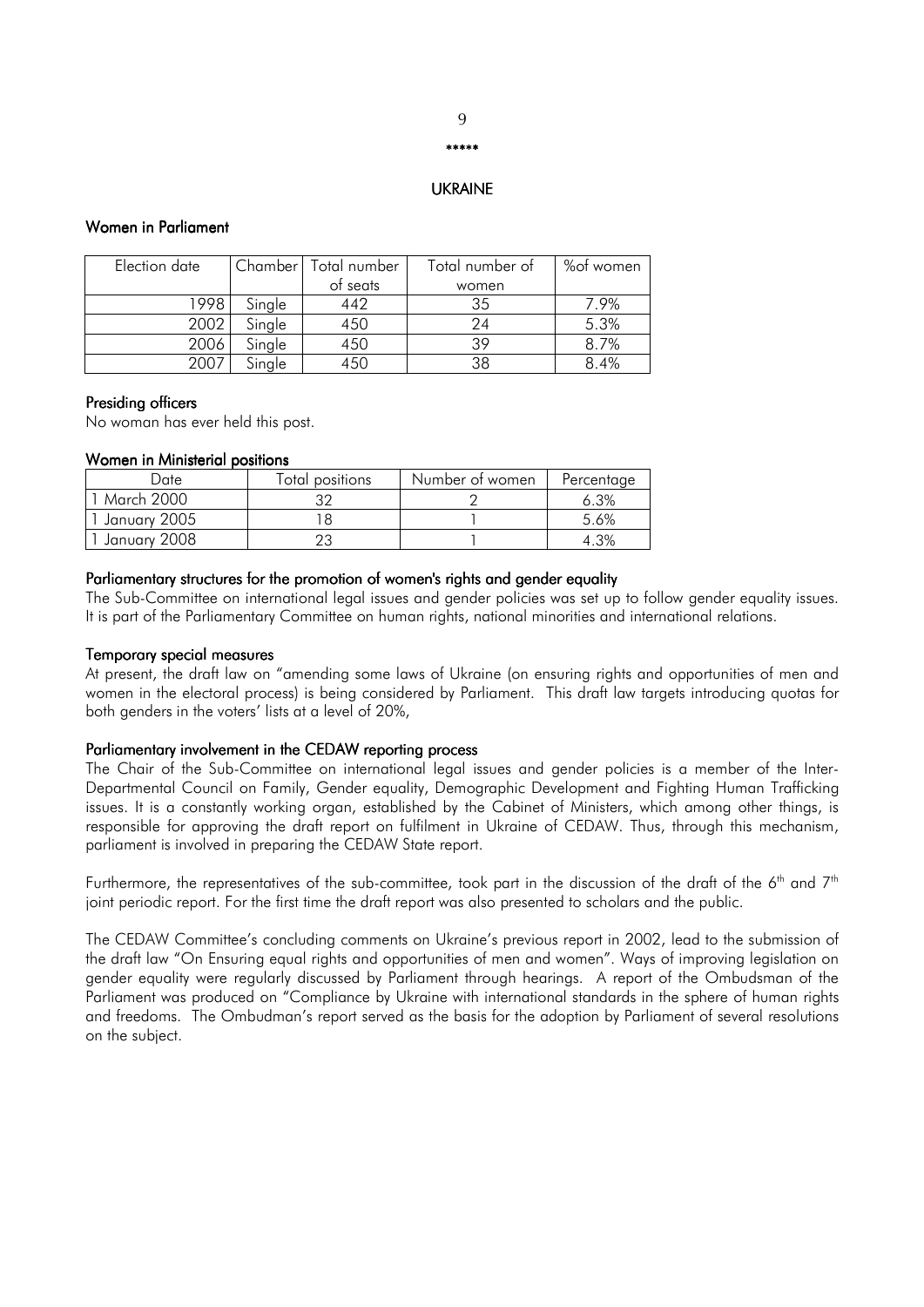## \*\*\*\*\*\* **UNITED ARAB EMIRATES**

### Women in Parliament

| Election date |        | Chamber   Total number | Total number of | %of women |
|---------------|--------|------------------------|-----------------|-----------|
|               |        | ot seats               | women           |           |
| 1993.         | Single |                        |                 | $0.0\%$   |
| 2003          | Single |                        |                 | 0.0%      |
| 2006          | Single |                        |                 | 22.5%     |

## Presiding officers

No woman has ever held this post.

#### Women in Ministerial positions

| Date         | Total positions | Number of women | Percentage |
|--------------|-----------------|-----------------|------------|
| Januarv 2005 |                 |                 | 5.6%       |
| Januarv 2008 | 25              |                 | $8.0\%$    |

#### Parliamentary structures for the promotion of women's rights and gender equality

There is no specific parliamentary committee dealing with gender issues.

## Parliamentary involvement in the CEDAW reporting process

No response was received from Parliament.

#### \*\*\*\*\* UZBEKISTAN

## Women in Parliament

| Election date | Chamber | Total number | Total number of | %of women |
|---------------|---------|--------------|-----------------|-----------|
|               |         | of seats     | women           |           |
| 1999          | Single  | 250          |                 | 6.8%      |
| 2004          | Lower   | 120          |                 | 17.5%     |
| 2005          | Jpper   | 00           | 15              | 15.0%     |
| 2009          | Lower   | 50           | 33              | 22%       |

### Presiding officers

The first woman presiding office of parliament was elected in 2008. She still currently presides over the Lower House of Parliament.

#### Women in Ministerial positions

| Jate         | Total positions | Number of women | Percentage |
|--------------|-----------------|-----------------|------------|
| January 2005 |                 |                 | 3.6%       |
| January 2008 |                 |                 | 5.3%       |

#### Parliamentary structures for the promotion of women's rights and gender equality

There is no specific parliamentary committee dealing with gender issues.

## **Temporary Special Measures**

There is a legislated quota. The electoral law provides that the number of women ought to be not less than 30 per cent of the total number of candidates for the election nominated by a political party (Law on Elections, Article 22). This alos applies to elections at the sub-national level.

Source: IDEA, University of Stockholm and IPU Global database of quotas for women : www.quotaproject.org

### Parliamentary involvement in the CEDAW reporting process

No response was received from Parliament.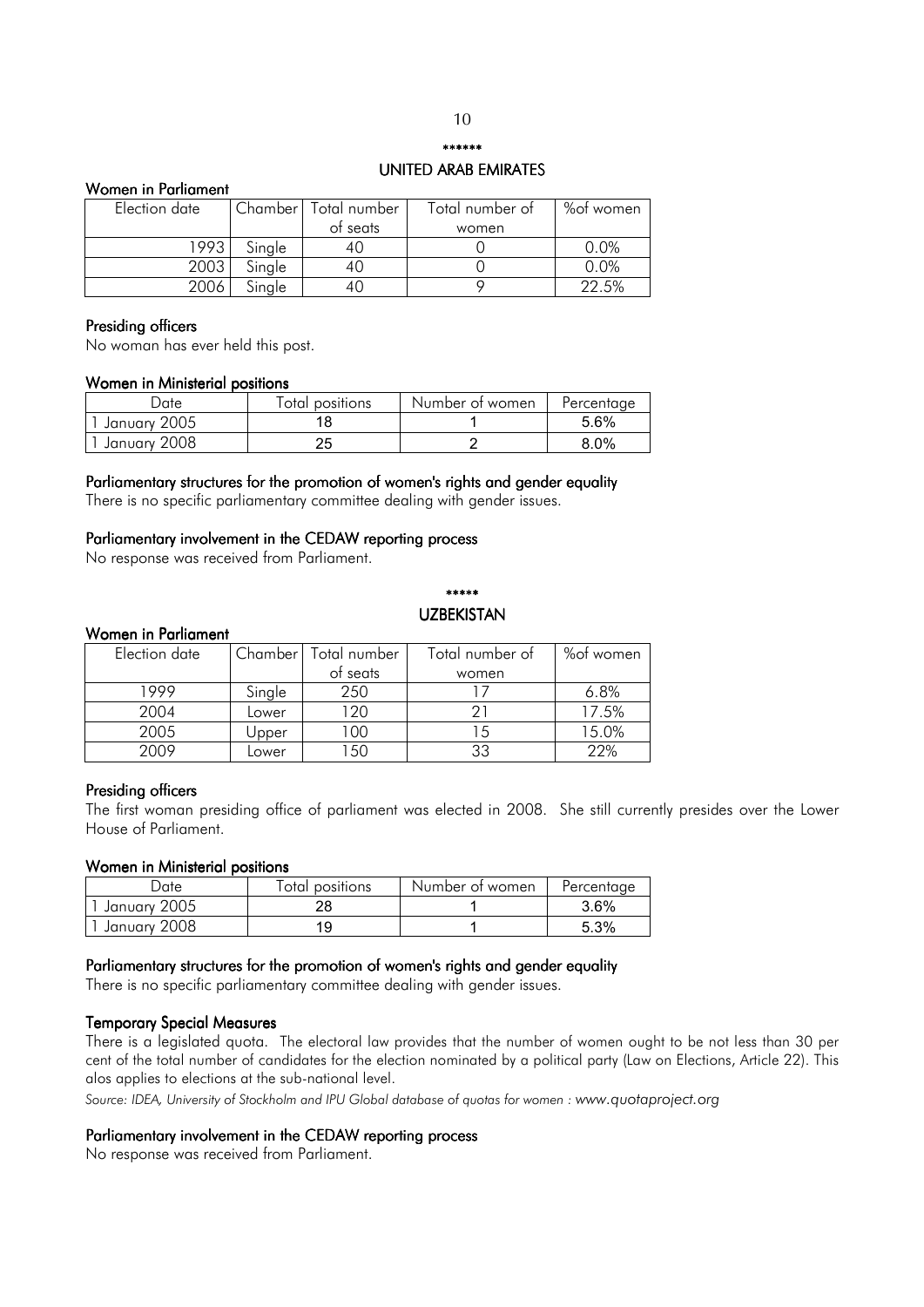## Women in Parliament - World Classification (30 November 2009)

Annex I

| Rank           | <b>Country</b>              | <b>Lower or single House</b>  |      |      |       | <b>Upper House or Senate</b>  |                |                |                |
|----------------|-----------------------------|-------------------------------|------|------|-------|-------------------------------|----------------|----------------|----------------|
|                |                             | <b>Elections Seats* Women</b> |      |      | % W   | <b>Elections Seats* Women</b> |                |                | % $W$          |
| 1              | Rwanda                      | 9 2008                        | 80   | 45   | 56.3% | 10 2003                       | 26             | 9              | 34.6%          |
| $\overline{2}$ | Sweden                      | 9 2006                        | 349  | 164  | 47.0% | $ -$                          | $ -$           | $---$          | ---            |
| 3              | South Africa <sup>1</sup>   | 4 2009                        | 400  | 178  | 44.5% | 4 2009                        | 54             | 16             | 29.6%          |
| $\overline{4}$ | Cuba                        | 1 2008                        | 614  | 265  | 43.2% | $---$                         | ---            | $---$          | $---$          |
| 5              | Iceland                     | 4 2009                        | 63   | 27   | 42.9% | $---$                         | $ -$           | $---$          | ---            |
| 6              | Argentina                   | 6 2009                        | 257  | 107  | 41.6% | 6 2009                        | 72             | 27             | 37.5%          |
| 7              | Finland                     | 3 2007                        | 200  | 83   | 41.5% | $ -$                          | ---            | ---            |                |
| 8              | Netherlands                 | 11 2006                       | 150  | 62   | 41.3% | 5 2007                        | 75             | 26             | 34.7%          |
| 9              | Norway                      | 9 2009                        | 169  | 66   | 39.1% | $---$                         | ---            | $ -$           | $---$          |
| 10             | Denmark                     | 11 2007                       | 179  | 68   | 38.0% | ---                           | ---            | $\overline{a}$ | ---            |
| 11             | Angola                      | 9 2008                        | 220  | 82   | 37.3% | $---$                         | $---$          | ---            | ---            |
| 12             | Costa Rica                  | 2 2 0 0 6                     | 57   | 21   | 36.8% | $ -$                          | $---$          | ---            | ---            |
| 13             | Spain                       | 3 2008                        | 350  | 127  | 36.3% | 3 2008                        | 263            | 79             | 30.0%          |
| 14             | Andorra                     | 4 2009                        | 28   | 10   | 35.7% | $ -$                          | ---            | $\overline{a}$ | ---            |
| 15             | Belgium                     | 6 2007                        | 150  | 53   | 35.3% | 6 2007                        | 71             | 27             | 38.0%          |
| 16             | New Zealand                 | 11 2008                       | 122  | 41   | 33.6% | $ -$                          | ---            | ---            | ---            |
| 17             | Nepal                       | 4 2008                        | 594  | 197  | 33.2% | $ -$                          | ---            | $\overline{a}$ | $- - -$        |
| 18             | Germany                     | 9 2009                        | 622  | 204  | 32.8% | N.A.                          | 69             | 15             | 21.7%          |
| 19             | Ecuador                     | 4 2009                        | 124  | 40   | 32.3% | $\overline{a}$                | ---            | $\overline{a}$ | ---            |
| 20             | Belarus                     | 9 2008                        | 110  | 35   | 31.8% | 7 2008                        | 56             | 19             | 33.9%          |
| 21             | Uganda                      | 2 2 0 0 6                     | 326  | 102  | 31.3% | ---                           | $---$          | $---$          | $---$          |
| 22             | Burundi                     | 7 2005                        | 118  | 36   | 30.5% | 7 2005                        | 49             | 17             | 34.7%          |
| 23             | United Republic of Tanzania | 12 2005                       | 319  | 97   | 30.4% | ---                           | ---            | $ -$           | ---            |
| 24             | Guyana                      | 8 2006                        | 70   | 21   | 30.0% | $---$                         | ---            | $ -$           | ---            |
| 25             | Timor-Leste                 | 6 2007                        | 65   | 19   | 29.2% | $ -$                          | ---            | $ -$           | ---            |
| 26             | Switzerland                 | $10\ 2007$ 200                |      | 57   |       | 28.5% 10 2007                 | 46             | $10\,$         | 21.7%          |
| 27             | The F.Y.R. of Macedonia     | 6 2008                        | 120  | 34   | 28.3% | ---                           | $\overline{a}$ | ---            | $\overline{a}$ |
| 28             | Mexico                      | 7 2009                        | 500  | 141  | 28.2% | 7 2006                        | 128            | 23             | 18.0%          |
| 29             | Austria                     | 9 2008                        | 183  | 51   | 27.9% | N.A.                          | 61             | 15             | 24.6%          |
| 30             | Afghanistan                 | 9 2005                        | 242  | 67   | 27.7% | 9 2005                        | 102            | 22             | 21.6%          |
| 31             | Tunisia                     | 10 2009                       | 214  | 59   | 27.6% | 8 2008                        | 112            | 17             | 15.2%          |
| 32             | Peru                        | 4 2006                        | 120  | 33   | 27.5% | $\overline{a}$                | $---$          | $\cdots$       | ---            |
| 33             | Portugal                    | 9 2009                        | 230  | 63   | 27.4% | $\qquad \qquad - -$           | $---$          | $-\, -\, -$    | ---            |
| 34             | Trinidad and Tobago         | 11 2007                       | $41$ | $11$ |       | 26.8% 12 2007                 | 31             | 13             | 41.9%          |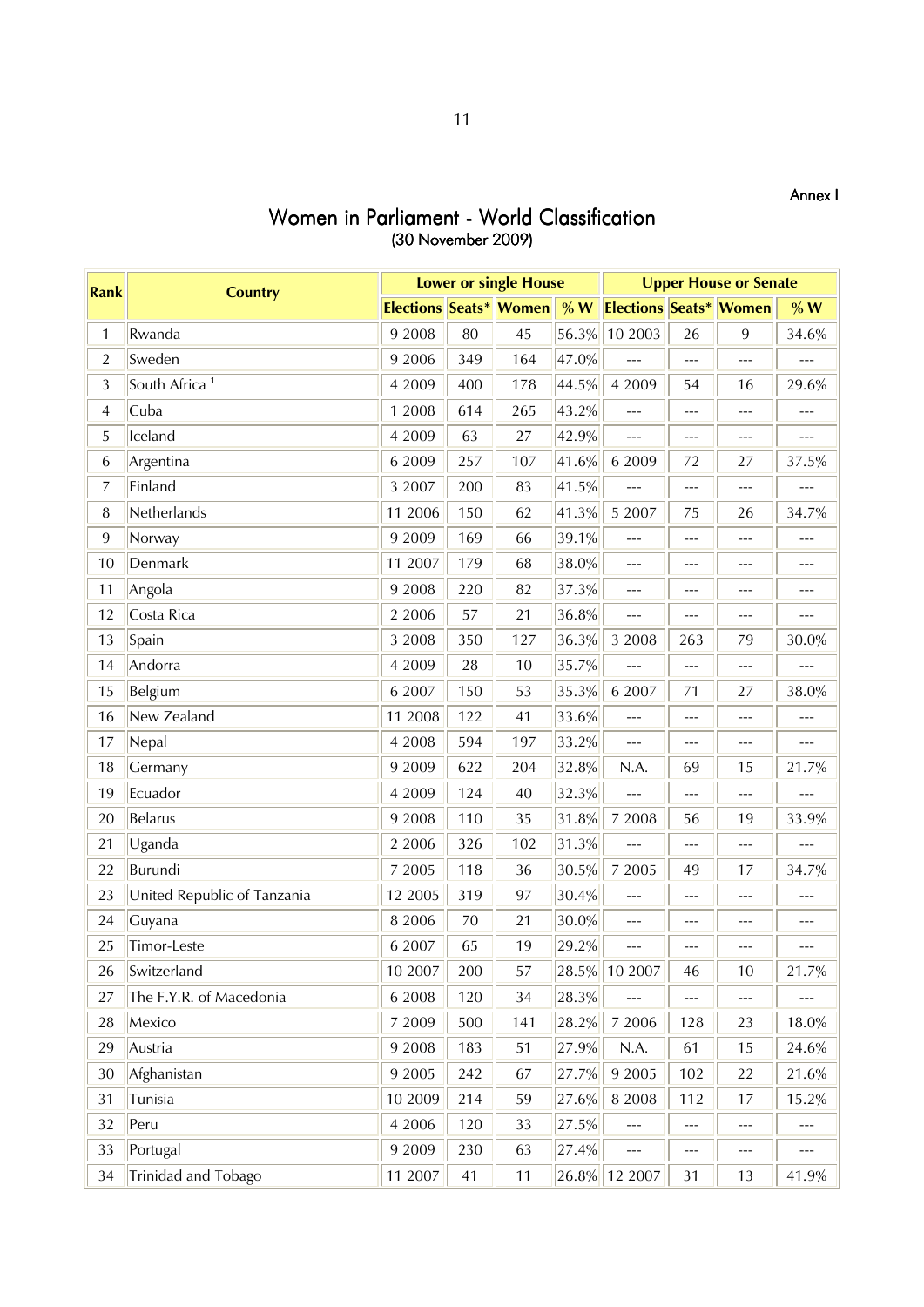| 35          | Australia                        | 11 2007   | 150  | 40  | 26.7% | 11 2007                  | 76       | 27                       | 35.5%                                       |
|-------------|----------------------------------|-----------|------|-----|-------|--------------------------|----------|--------------------------|---------------------------------------------|
| 36          | Viet Nam                         | 5 2007    | 493  | 127 | 25.8% | ---                      | ---      | ---                      | $---$                                       |
| 37          | Republic of Moldova              | 7 2009    | 101  | 26  | 25.7% | $---$                    | ---      | $---$                    | ---                                         |
| 38          | Kyrgyzstan                       | 12 2007   | 90   | 23  | 25.6% | ---                      | ---      | ---                      | ---                                         |
| 39          | Iraq                             | 12 2005   | 275  | 70  | 25.5% | $---$                    | ---      | $---$                    | ---                                         |
| $\mathbf H$ | Suriname                         | 5 2005    | 51   | 13  | 25.5% | $- - -$                  | ---      | $---$                    | ---                                         |
| 40          | Lao People's Democratic Republic | 4 2006    | 115  | 29  | 25.2% | $\cdots$                 | ---      | $---$                    | ---                                         |
| 41          | Monaco                           | 2 2 0 0 8 | 24   | 6   | 25.0% | ---                      | ---      | ---                      | $---$                                       |
| 42          | Singapore                        | 5 2006    | 94   | 23  | 24.5% | $ -$                     | ---      | $---$                    | $---$                                       |
| 43          | Lesotho                          | 2 2007    | 119  | 29  | 24.4% | 3 2007                   | 28       | 6                        | 21.4%                                       |
| 44          | Liechtenstein                    | 2 2 0 0 9 | 25   | 6   | 24.0% | ---                      | ---      | ---                      |                                             |
| 45          | Seychelles                       | 5 2007    | 34   | 8   | 23.5% | $ -$                     | ---      | ---                      | $ -$                                        |
| 46          | Pakistan                         | 2 2008    | 338  | 76  | 22.5% | 3 2009                   | 100      | 17                       | 17.0%                                       |
| $\mathbf H$ | United Arab Emirates             | 12 2006   | 40   | 9   | 22.5% | $ -$                     | ---      | $---$                    |                                             |
| 47          | Canada                           | 10 2008   | 308  | 68  | 22.1% | N.A.                     | 93       | 32                       | 34.4%                                       |
| $\mathbf H$ | Mauritania                       | 11 2006   | 95   | 21  | 22.1% | 11 2009                  | 56       | Ş                        | #VALEU                                      |
| 48          | Eritrea                          | 2 1994    | 150  | 33  | 22.0% | $ -$                     | ---      | $---$                    | ---                                         |
| $\mathbf H$ | Senegal                          | 6 2007    | 150  | 33  | 22.0% | 8 2007                   | 100      | 40                       | 40.0%                                       |
| 49          | Ethiopia                         | 5 2005    | 529  | 116 | 21.9% | 10 2005                  | 112      | 21                       | 18.8%                                       |
| 50          | Serbia                           | 5 2008    | 250  | 54  | 21.6% | $---$                    | ---      | ---                      |                                             |
| 51          | China                            | 3 2008    | 2987 | 637 | 21.3% | ---                      | ---      | ---                      | $ -$                                        |
| $\mathbf H$ | Italy                            | 4 2008    | 630  | 134 | 21.3% | 4 2008                   | 322      | 58                       | 18.0%                                       |
| 52          | Cambodia                         | 7 2008    | 123  | 26  | 21.1% | 1 2006                   | 61       | 9                        | 14.8%                                       |
| 53          | Croatia                          | 11 2007   | 153  | 32  | 20.9% | $ -$                     | ---      | ---                      | ---                                         |
| 54          | Bulgaria                         | 7 2009    | 240  | 50  | 20.8% | $- - -$                  | ---      | $---$                    | ---                                         |
| $\rm H$     | Estonia                          | 3 2007    | 101  | 21  | 20.8% | ---                      | ---      | $---$                    | ---                                         |
| $\rm H$     | Malawi                           | 5 2009    | 192  | 40  | 20.8% | ---                      |          |                          |                                             |
| 55          | Poland                           | 10 2007   | 460  | 93  | 20.2% | 10 2007                  | 100      | $\, 8$                   | $8.0\%$                                     |
| 56          | Latvia                           | 10 2006   | 100  | 20  | 20.0% | $---$                    | ---      | $\cdots$                 | $---$                                       |
| $\rm H$     | Luxembourg                       | 6 2009    | 60   | 12  | 20.0% | $---$                    | ---      | ---                      | ---                                         |
| 57          | Dominican Republic               | 5 2006    | 178  | 35  | 19.7% | 5 2006                   | 32       | $\mathbf{1}$             | 3.1%                                        |
| 58          | United Kingdom                   | 5 2005    | 646  | 126 | 19.5% | N.A.                     | 746      | 147                      | 19.7%                                       |
| 59          | Slovakia                         | 6 2006    | 150  | 29  | 19.3% | $\cdots$                 | $\cdots$ | $\cdots$                 | $\qquad \qquad - -$                         |
| 60          | El Salvador                      | 1 2009    | 84   | 16  | 19.0% | $---$                    | ---      | ---                      | ---                                         |
| 61          | Dominica                         | 5 2005    | 32   | 6   | 18.8% | $\overline{\phantom{a}}$ | ---      | $---$                    | $---$                                       |
| 62          | Bangladesh                       | 12 2008   | 345  | 64  | 18.6% | $---$                    | ---      | $\cdots$                 | $---$                                       |
| $\rm H$     | Venezuela                        | 12 2005   | 167  | 31  | 18.6% | $---$                    | ---      | $---$                    | $---$                                       |
| 63          | Nicaragua                        | 11 2006   | 92   | 17  | 18.5% | $---$                    | ---      | $\cdots$                 | ---                                         |
| 64          | France                           | 6 2007    | 577  | 105 | 18.2% | 9 2008                   | 343      | 75                       | 21.9%                                       |
| $\mathbf H$ | Indonesia                        | 4 2009    | 560  | 102 | 18.2% | $\overline{a}$           | $---$    | $\overline{\phantom{a}}$ | $\scriptstyle \cdots$ $\scriptstyle \cdots$ |

" Philippines 5 2007 269 49 18.2% 5 2007 23 4 17.4%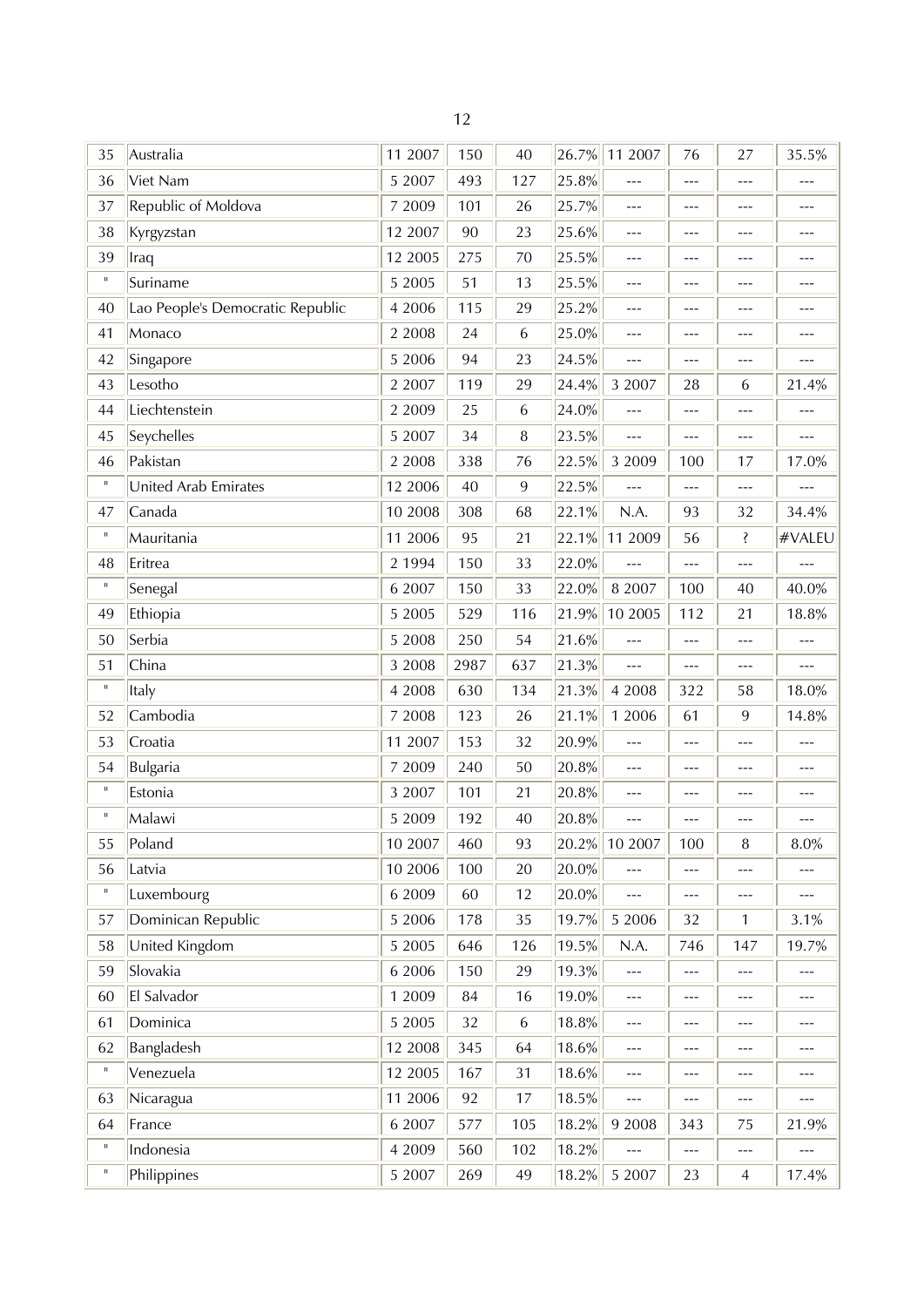| $\rm H$       | Saint Vincent and the Grenadines      | 12 2005   | 22  | $\overline{4}$ | 18.2%      |                | ---            |                          | ---                      |
|---------------|---------------------------------------|-----------|-----|----------------|------------|----------------|----------------|--------------------------|--------------------------|
| 65            | Cape Verde                            | 1 2006    | 72  | 13             | 18.1%      | $---$          | $ -$           | $- - -$                  | ---                      |
| $\mathbf H$   | Sudan                                 | 8 2 0 0 5 | 443 | 80             | 18.1%      | 8 2 0 0 5      | 50             | 3                        | 6.0%                     |
| 66            | Lithuania                             | 10 2008   | 141 | 25             | 17.7%      | $---$          | $ -$           | $---$                    | $---$                    |
| 67            | Israel                                | 2 2009    | 120 | 21             | 17.5%      | $---$          | ---            | ---                      | ---                      |
| $\sf H$       | Tajikistan                            | 2 2 0 0 5 | 63  | 11             | 17.5%      | 3 2005         | 34             | $\, 8$                   | 23.5%                    |
| $\rm H$       | Uzbekistan                            | 12 2004   | 120 | 21             | 17.5%      | 1 2005         | 100            | 15                       | 15.0%                    |
| 68            | Greece                                | 10 2009   | 300 | 52             | 17.3%      | ---            | ---            | ---                      |                          |
| 69            | Mauritius                             | 7 2005    | 70  | 12             | 17.1%      | $\overline{a}$ | ---            | ---                      |                          |
| 70            | Bolivia                               | 12 2005   | 130 | 22             | 16.9%      | 12 2005        | 27             | 1                        | 3.7%                     |
| 71            | Turkmenistan                          | 12 2008   | 125 | 21             | 16.8%      | $- - -$        | ---            | ---                      | $-$                      |
| $\rm H$       | United States of America <sup>2</sup> | 11 2008   | 435 | 73             | 16.8%      | 11 2008        | 98             | 15                       | 15.3%                    |
| 72            | Gabon                                 | 1 2009    | 120 | 20             | 16.7%      | 1 2009         | 102            | 18                       | 17.6%                    |
| 73            | Albania                               | 6 2009    | 140 | 23             | 16.4%      | $- - -$        | $---$          | $---$                    | ---                      |
| 74            | Kazakhstan                            | 8 2007    | 107 | 17             | 15.9%      | 10 2008        | 47             | $\overline{2}$           | 4.3%                     |
| 75            | Democratic People's Republic of Korea | 3 2009    | 687 | 107            | 15.6%      | $ -$           | ---            | ---                      | ---                      |
| 76            | Czech Republic                        | 6 2006    | 200 | 31             | 15.5%      | 10 2008        | 81             | 14                       | 17.3%                    |
| 77            | <b>Burkina Faso</b>                   | 5 2007    | 111 | 17             | 15.3%      | $---$          | ---            | $---$                    | $---$                    |
| 78            | Zambia                                | 9 2006    | 158 | 24             | 15.2%      | $ -$           | ---            | $\sim$ $\sim$ $\sim$     | $---$                    |
| $\mathbf H$   | Zimbabwe                              | 3 2008    | 210 | 32             | 15.2%      | 3 2008         | 93             | 23                       | 24.7%                    |
| 79            | Chile                                 | 12 2005   | 120 | 18             | 15.0%      | 12 2005        | 38             | $\overline{2}$           | 5.3%                     |
| $\mathbf H$   | San Marino                            | 11 2008   | 60  | 9              | 15.0%      | $\overline{a}$ | $ -$           | ---                      | ---                      |
| 80            | Cyprus                                | 5 2006    | 56  | $\, 8$         | 14.3%      | $\overline{a}$ | ---            | ---                      | ---                      |
| 81            | Uruguay                               | 10 2009   | 99  | 14             | 14.1%      | 10 2009        | 31             | $\overline{4}$           | 12.9%                    |
| 82            | Russian Federation                    | 12 2007   | 450 | 63             | 14.0%      | N.A.           | 169            | $\, 8$                   | 4.7%                     |
| 83            | Cameroon                              | 7 2007    | 180 | 25             | 13.9%      | $\overline{a}$ | $ -$           | ---                      | ---                      |
| 84            | Djibouti                              | 2 2 0 0 8 | 65  | 9              | 13.8%      | $ -$           | ---            | ---                      | $---$                    |
| 85            | Republic of Korea                     | 4 2008    | 299 | 41             | 13.7%      | $---$          | $\cdots$       | $\cdots$                 | $\overline{a}$           |
| 86            | Swaziland                             | 9 2008    | 66  | 9              | $13.6\%$   | 10 2008        | 30             | 12                       | 40.0%                    |
| 87            | Grenada                               | 7 2008    | 15  | $\overline{2}$ | $ 13.3\% $ | 8 2008         | 13             | $\overline{4}$           | 30.8%                    |
| $\rm H$       | Ireland                               | 5 2007    | 166 | 22             | 13.3%      | 7 2007         | 60             | 13                       | 21.7%                    |
| $\mathsf{II}$ | Jamaica                               | 9 2007    | 60  | $\, 8$         | 13.3%      | 9 2007         | 21             | 3                        | 14.3%                    |
| $\sf H$       | Slovenia                              | 9 2008    | 90  | 12             |            | 13.3% 11 2007  | 40             | $\mathbf{1}$             | 2.5%                     |
| 88            | Sierra Leone                          | 8 2007    | 121 | 16             | 13.2%      | $---$          | $---$          | $---$                    | $\cdots$                 |
| 89            | Liberia                               | 10 2005   | 64  | $\, 8$         | $ 12.5\% $ | 10 2005        | 30             | 5                        | 16.7%                    |
| $\rm H$       | Paraguay                              | 4 2008    | 80  | $10\,$         | 12.5%      | 4 2008         | 45             | $\overline{7}$           | 15.6%                    |
| 90            | Syrian Arab Republic                  | 4 2007    | 250 | 31             | 12.4%      | $\overline{a}$ | $\overline{a}$ | $\overline{\phantom{a}}$ | $\overline{\phantom{a}}$ |
| 91            | Bahamas                               | 5 2007    | 41  | 5              | 12.2%      | 5 2007         | 15             | 9                        | 60.0%                    |
| 92            | Guatemala                             | 9 2007    | 158 | 19             | 12.0%      | $\cdots$       | $---$          | $---$                    | $\qquad \qquad - -$      |
| 93            | Bosnia and Herzegovina                | 10 2006   | 42  | $\mathsf S$    | 11.9%      | 3 2007         | 15             | $\overline{2}$           | 13.3%                    |
| 94            | Thailand                              | 12 2007   | 480 | 56             | 11.7%      | 3 2008         | 150            | 24                       | 16.0%                    |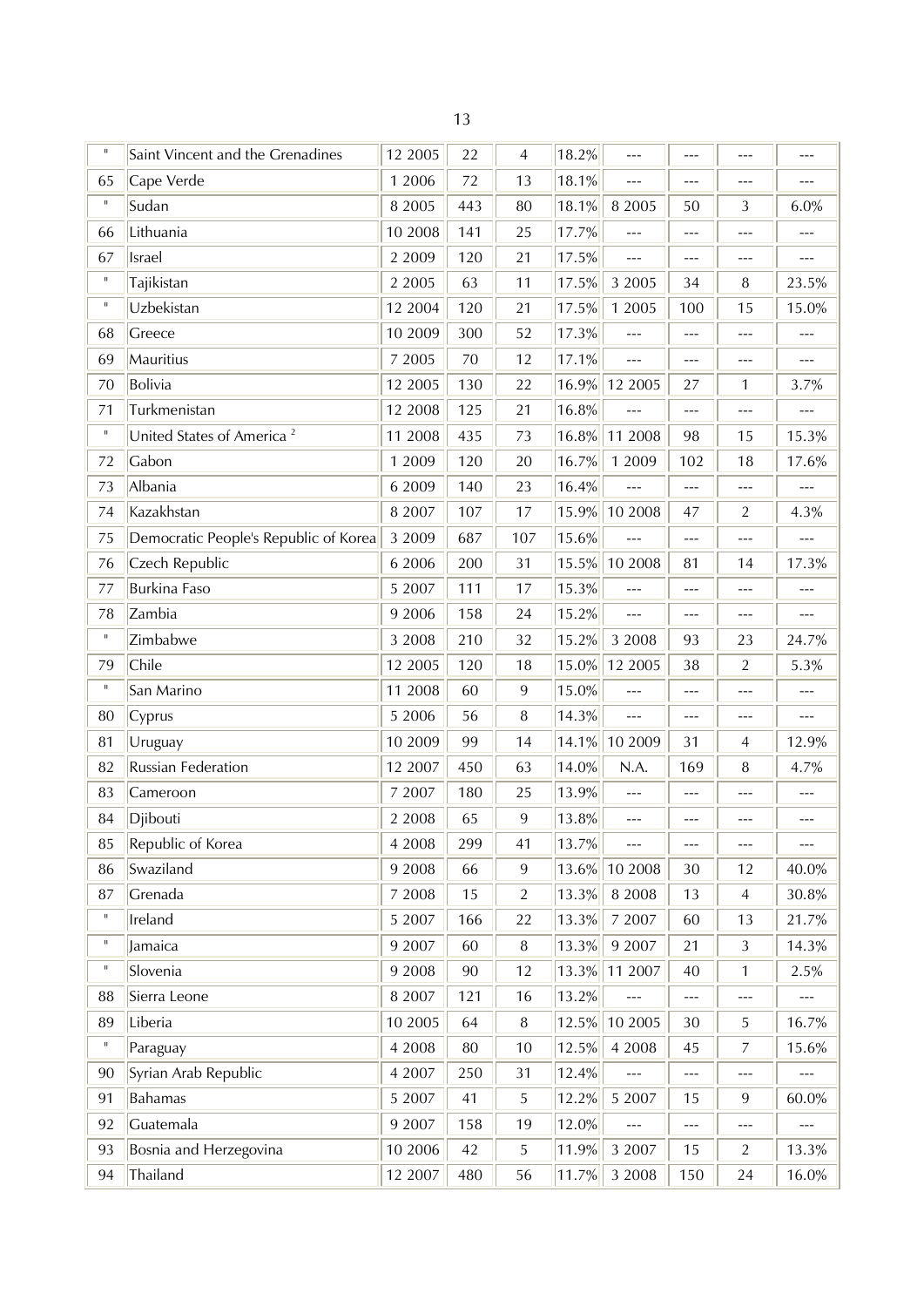| 95                                                                                                        | Azerbaijan                       | 11 2005 | 123 | 14             | 11.4% | $ -$              | ---                 | ---            | $ -$                                        |
|-----------------------------------------------------------------------------------------------------------|----------------------------------|---------|-----|----------------|-------|-------------------|---------------------|----------------|---------------------------------------------|
| $\sf H$                                                                                                   | Romania                          | 11 2008 | 334 | 38             | 11.4% | 11 2008           | 137                 | 8              | 5.8%                                        |
| 96                                                                                                        | Japan                            | 8 2009  | 480 | 54             | 11.3% | 7 2007            | 242                 | 44             | 18.2%                                       |
| 97                                                                                                        | Hungary                          | 4 2006  | 386 | 43             | 11.1% | $ -$              | $\sim$              | ---            | $ -$                                        |
| $\rm H$                                                                                                   | Saint Lucia                      | 12 2006 | 18  | $\overline{2}$ | 11.1% | 1 2007            | 11                  | $\overline{4}$ | 36.4%                                       |
| $\rm H$                                                                                                   | Togo                             | 10 2007 | 81  | 9              | 11.1% | $- - -$           | ---                 | $ -$           | ---                                         |
| 98                                                                                                        | Benin                            | 3 2003  | 83  | 9              | 10.8% | $ -$              | ---                 | $ -$           | $-$                                         |
| $\rm H$                                                                                                   | Malaysia                         | 3 2008  | 222 | 24             | 10.8% | N.A.              | 64                  | 20             | 31.3%                                       |
| 99                                                                                                        | India                            | 4 2009  | 543 | 58             | 10.7% | 7 2008            | 243                 | 23             | 9.5%                                        |
| 100                                                                                                       | Antigua and Barbuda              | 3 2009  | 19  | $\overline{2}$ | 10.5% | 4 2009            | 17                  | 5              | 29.4%                                       |
| $\rm H$                                                                                                   | Central African Republic         | 3 2005  | 105 | 11             | 10.5% | $---$             | $---$               | $ -$           | $ -$                                        |
| $\sf H$                                                                                                   | Morocco                          | 9 2007  | 325 | 34             | 10.5% | 10 2009           | 270                 | 6              | 2.2%                                        |
| 101                                                                                                       | Mali                             | 7 2007  | 147 | 15             | 10.2% | $- - -$           | ---                 | ---            |                                             |
| 102                                                                                                       | <b>Barbados</b>                  | 1 2008  | 30  | 3              | 10.0% | 2 2 0 0 8         | 21                  | $\overline{4}$ | 19.0%                                       |
| $\sf H$                                                                                                   | <b>Equatorial Guinea</b>         | 5 2008  | 100 | 10             | 10.0% | ---               | ---                 | ---            | ---                                         |
| $\sf H$                                                                                                   | Guinea-Bissau                    | 11 2008 | 100 | 10             | 10.0% | ---               | ---                 | $---$          |                                             |
| 103                                                                                                       | Kenya                            | 12 2007 | 224 | 22             | 9.8%  | ---               | ---                 | ---            | ---                                         |
| $\sf H$                                                                                                   | Niger                            | 10 2009 | 112 | 11             | 9.8%  | ---               | ---                 | ---            | $\qquad \qquad - -$                         |
| 104                                                                                                       | Gambia                           | 1 2002  | 53  | 5              | 9.4%  | ---               | ---                 | ---            | $---$                                       |
| 105                                                                                                       | Turkey                           | 7 2007  | 549 | 50             | 9.1%  | $---$             | $---$               | ---            | $ -$                                        |
| 106                                                                                                       | Brazil                           | 10 2006 | 513 | 46             | 9.0%  | 10 2006           | 81                  | 10             | 12.3%                                       |
| 107                                                                                                       | Cote d'Ivoire                    | 12 2000 | 203 | 18             | 8.9%  | $---$             | ---                 | $---$          | ---                                         |
| 108                                                                                                       | Malta                            | 3 2008  | 69  | 6              | 8.7%  | ---               | ---                 | $---$          | $-$                                         |
| 109                                                                                                       | Bhutan                           | 3 2008  | 47  | 4              | 8.5%  | 12 2007           | 25                  | 6              | 24.0%                                       |
| $\mathsf{H}% _{0}\left( t\right) \equiv\mathsf{H}_{0}\left( t\right) \equiv\mathsf{H}_{0}\left( t\right)$ | Panama                           | 5 2009  | 71  | 6              | 8.5%  | $ -$              | ---                 | $---$          | ---                                         |
| 110                                                                                                       | Armenia                          | 5 2007  | 131 | 11             | 8.4%  | ---               | $---$               | ---            | $ -$                                        |
| $\sf H$                                                                                                   | Colombia                         | 3 2006  | 166 | 14             | 8.4%  | 3 2006            | 102                 | 12             | 11.8%                                       |
| $\rm H$                                                                                                   | Democratic Republic of the Congo | 7 2006  | 500 | 42             | 8.4%  | 1 2007            | 108                 | 5              | 4.6%                                        |
| 111                                                                                                       | <b>Chana</b>                     | 12 2008 | 229 | 19             | 8.3%  | $---$             | ---                 | ---            | $---$                                       |
| 112                                                                                                       | Samoa                            | 3 2006  | 49  | $\overline{4}$ | 8.2%  | $\qquad \qquad -$ | $---$               | $---$          | $---$                                       |
| $\rm H$                                                                                                   | Ukraine                          | 9 2007  | 450 | 37             | 8.2%  | ---               | $---$               | ---            | $---$                                       |
| 113                                                                                                       | Botswana                         | 10 2009 | 63  | $\mathsf S$    | 7.9%  | $---$             | ---                 | $---$          | ---                                         |
| 114                                                                                                       | Algeria                          | 5 2007  | 389 | 30             | 7.7%  | 12 2006           | 136                 | $\overline{4}$ | 2.9%                                        |
| $\rm H$                                                                                                   | Kuwait                           | 5 2009  | 65  | 5              | 7.7%  | $ -$              | ---                 | ---            | $---$                                       |
| $\rm H$                                                                                                   | Libyan Arab Jamahiriya           | 3 2009  | 468 | 36             | 7.7%  | $ -$              | $---$               | ---            | ---                                         |
| 115                                                                                                       | Congo                            | 6 2007  | 137 | 10             | 7.3%  | 8 2008            | 70                  | 9              | 12.9%                                       |
| $\sf H$                                                                                                   | Sao Tome and Principe            | 3 2006  | 55  | $\overline{4}$ | 7.3%  | $\cdots$          | $\qquad \qquad - -$ | $ -$           | $\scriptstyle \cdots$ $\scriptstyle \cdots$ |
| 116                                                                                                       | Nigeria                          | 4 2007  | 358 | 25             | 7.0%  | 4 2007            | 109                 | 9              | 8.3%                                        |
| 117                                                                                                       | Saint Kitts and Nevis            | 10 2004 | 15  | $\mathbf{1}$   | 6.7%  | ---               | ---                 | ---            | $---$                                       |
| 118                                                                                                       | Maldives                         | 5 2009  | 77  | 5              | 6.5%  | $---$             | ---                 | $ -$           | $---$                                       |
| 119                                                                                                       | Jordan                           | 11 2007 | 110 | $\overline{7}$ | 6.4%  | 11 2007           | 55                  | $\overline{7}$ | 12.7%                                       |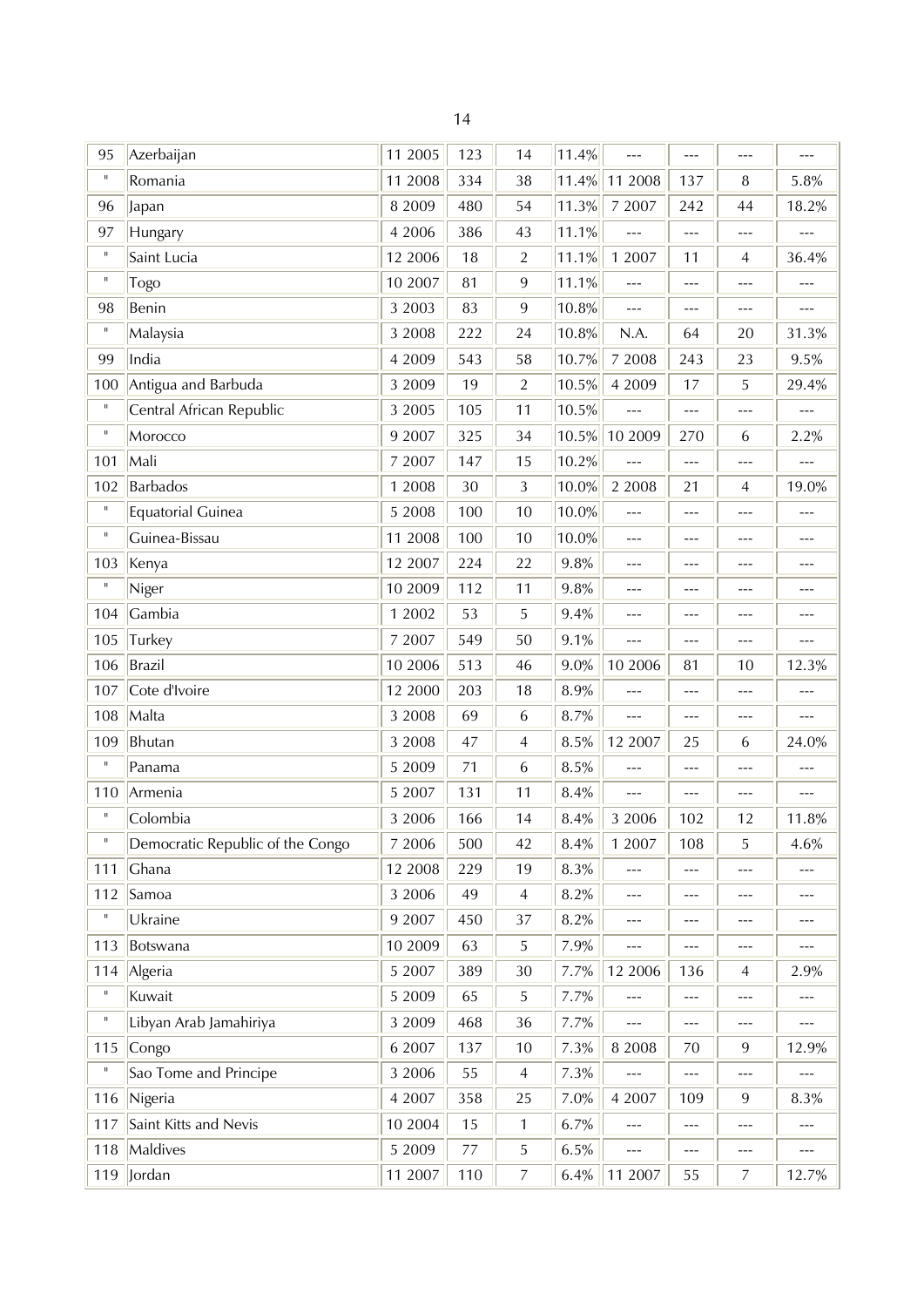| 120          | Montenegro                       | 3 2009    | 81  | 5              | 6.2%    | $ -$           | ---            | ---            |                |
|--------------|----------------------------------|-----------|-----|----------------|---------|----------------|----------------|----------------|----------------|
| 121          | Somalia                          | 8 2004    | 539 | 33             | 6.1%    | ---            | ---            | ---            | ---            |
| 122          | Sri Lanka                        | 4 2004    | 225 | 13             | 5.8%    | ---            | ---            | ---            |                |
| 123          | Chad                             | 4 2002    | 155 | 8              | 5.2%    | ---            | ---            | ---            | ---            |
| 124          | Georgia                          | 5 2008    | 138 | $\overline{7}$ | 5.1%    | ---            | ---            | ---            | $---$          |
| 125          | Kiribati                         | 8 2007    | 46  | $\overline{2}$ | 4.3%    | $\overline{a}$ | ---            | ---            | ---            |
| 126          | Haiti                            | 2 2006    | 98  | $\overline{4}$ | 4.1%    | 4 2009         | 29             | $\overline{2}$ | 6.9%           |
| 127          | Mongolia                         | 6 2008    | 76  | $\mathfrak{Z}$ | 3.9%    | $ -$           | $---$          | $ -$           | ---            |
| 128          | Vanuatu                          | 9 2008    | 52  | $\overline{2}$ | 3.8%    | $ -$           | $\overline{a}$ | ---            | ---            |
| 129          | Lebanon                          | 6 2009    | 128 | $\overline{4}$ | 3.1%    | $\overline{a}$ | ---            | ---            | ---            |
| $\mathsf{H}$ | Tonga <sup>3</sup>               | 4 2008    | 32  | $\mathbf{1}$   | 3.1%    | ---            | ---            | ---            | $---$          |
| 130          | Comoros                          | 4 2004    | 33  | $\mathbf{1}$   | 3.0%    | ---            | $---$          | ---            | $---$          |
| $\rm H$      | Marshall Islands                 | 11 2007   | 33  | $\mathbf{1}$   | 3.0%    | $ -$           | ---            | ---            |                |
| 131          | Iran (Islamic Republic of)       | 3 2008    | 290 | 8              | 2.8%    | ---            | $---$          | ---            | ---            |
| 132          | Bahrain                          | 11 2006   | 40  | $\mathbf{1}$   | 2.5%    | 12 2006        | 40             | 10             | 25.0%          |
| 133          | Egypt                            | 11 2005   | 442 | 8              | 1.8%    | 6 2007         | 264            | 18             | 6.8%           |
| 134          | Papua New Guinea                 | 6 2007    | 109 | $\mathbf{1}$   | 0.9%    | $\overline{a}$ | $- - -$        | ---            | $\overline{a}$ |
| 135          | Yemen                            | 4 2003    | 301 | $\mathbf{1}$   | 0.3%    | 4 2001         | 111            | $\overline{2}$ | 1.8%           |
| 136          | Belize                           | 2 2008    | 32  | $\mathbf{0}$   | 0.0%    | 3 2008         | 13             | 5              | 38.5%          |
| $\mathsf{H}$ | Micronesia (Federated States of) | 3 2009    | 14  | $\mathbf 0$    | 0.0%    | $-$            | $---$          | ---            |                |
| $\mathbf H$  | Nauru                            | 4 2008    | 18  | $\mathbf 0$    | 0.0%    | $- - -$        | $---$          | ---            | ---            |
| $\mathbf H$  | Oman                             | 10 2007   | 84  | $\overline{0}$ | 0.0%    | 11 2007        | 72             | 14             | 19.4%          |
| $\mathbf H$  | Palau                            | 11 2008   | 16  | $\theta$       | $0.0\%$ | 11 2008        | 13             | $\overline{2}$ | 15.4%          |
| $\mathbf H$  | Qatar                            | 7 2008    | 35  | $\mathbf 0$    | 0.0%    | $ -$           | $ -$           | ---            |                |
| $\mathbf H$  | Saudi Arabia                     | 2 2 0 0 9 | 150 | $\mathbf 0$    | 0.0%    | $-$ --         | $- - -$        | $- - -$        | $---$          |
| $\rm H$      | Solomon Islands                  | 4 2006    | 50  | $\overline{0}$ | 0.0%    | $---$          | ---            | $ -$           | ---            |
| $\mathbf H$  | Tuvalu                           | 8 2006    | 15  | $\overline{0}$ | 0.0%    | $ -$           | $\frac{1}{2}$  | ---            | $---$          |
| Ş            | Honduras                         | 11 2009   | 128 | Ş              | Ş       | $ -$           | $ -$           | $-$ --         | $---$          |
| Ş            | Mozambique                       | 10 2009   | 250 | Ş              | Ş       | $---$          | ---            | ---            |                |
| Ş            | Namibia                          | 11 2009   | 78  | Ş              | Ş       | 11 2004        | 26             | 7              | 26.9%          |

*\* Figures correspond to the number of seats currently filled in Parliament* 

*Guinea: The parliament was dissolved following the December 2008 coup* 

*1 - South Africa: The figures on the distribution of seats do not include the 36 special rotating delegates appointed on an ad hoc basis, and all percentages given are therefore calculated on the basis of the 54 permanent seats.* 

*2 - United States of America: The total refers to all voting members of the House.* 

*3 - Tonga: No women were elected in 2008, however one woman was appointed to the Cabinet. As cabinet ministers also sit in parliament, there is one woman out of a total of 32 members.*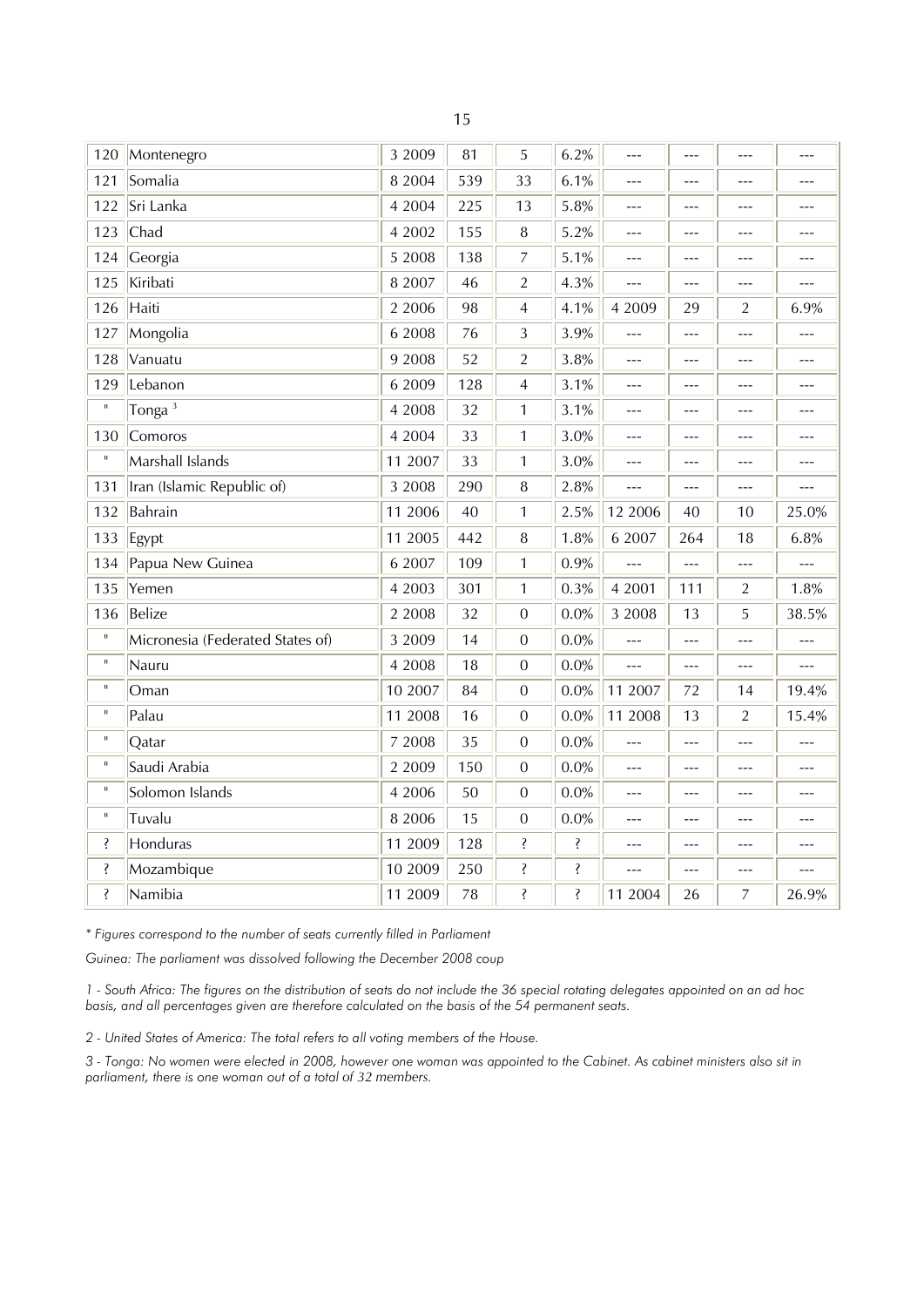Annex II

## **MIGRATION AND VIOLENCE AGAINST WOMEN IN EUROPE 10-11 December 2009 Paris, France**

### **Summary of main points of the debates**

*Ms Pia Cayetano, Senator (Philippines), President of IPU's Coordinating Committee of Women Parliamentarians*

We met over the past two days to discuss the particular question of migration and violence against women in Europe. The meeting was open to members of parliaments of the Parliamentary Assembly of the Council of Europe and the IPU Twelve Plus Group. Our objective was to exchange experience, share good practices and identify specific proposals for action that we parliamentarians could take home to implement change. This initiative falls within the general framework of our commitment to eradicate violence against women.

As a premise to our discussions, we agreed that violence against women is one of the worst forms of gender-based discrimination and a severe violation of women's human rights. As such it is an issue of concern to both men and women and must be addressed within the general context of efforts to ensure equality. It is a complex issue which requires profound changes. It means looking at power relations; confronting patriarchy, which permeates all aspects of our societies; changing mentality and challenging social roles and stereotypes which we hold within us. There are many ways of tackling violence against women. Of direct relevance to parliamentarians, we mentioned the need for: (1) a strong political will; (2) a strong and comprehensive legal framework that addresses prevention, prosecution, punishment and assistance to victims; (3) effective implementation with proper enforcement mechanisms (gender sensitive budgets, monitoring mechanisms, data collection and research capacity); (4) education and awareness-raising.

We agreed that migration is a complex issue, in part due to the multitude of actors, dimensions and situations related to this phenomenon. Migration is not gender-neutral. Half of the world's migrants are women who contribute significantly to the social and economic development of both countries of origin and destination. We acknowledged that migrant women face particular challenges and multidimensional forms of discrimination.

Our debates focused on migrant women's heightened vulnerability to physical, sexual and psychological violence within their family, their community and in the host community. They are also highly vulnerable to human trafficking, economic exploitation as well as violence perpetrated by State agents/actors. Migrant women face a dual vulnerability. As women, they are exposed to violence that stems from gender inequality both in migrant and host communities; as migrants they are exposed to violence non-nationals face in the destination country. In addition these two main factors intersect with other risk factors that include often precarious economic status, legal status, race, educational status, ethnicity, class, age, sexual orientation, disability, religion and culture.

In view of their situation, migrant women victims of violence face additional difficulties in accessing support and redress. They rarely report the violence they are victims of out of fear, lack of trust or information, fear of being repatriated, lack of legal literacy, language barriers, feelings of shame and rejection. This makes the provision of assistance even more challenging.

With this in mind we considered several areas in which we parliamentarians can make a difference. These are of course not exhaustive but reflect some of the main points and common themes that were touched upon. A more full fledged report on our meeting will be put together in the coming weeks:

1. In addressing violence against migrant women we need to adopt a **human rights approach** and ensure that human rights considerations prevail in all instances. This is essential to counter cultural relativism often used to breach respect for women's rights. A first priority is to enhance our efforts to enforce **international and regional human rights instruments** to which our States are Parties. Parliaments have to closely monitor and oversee the enforcement of such instruments and be more involved in Human rights treaty body mechanisms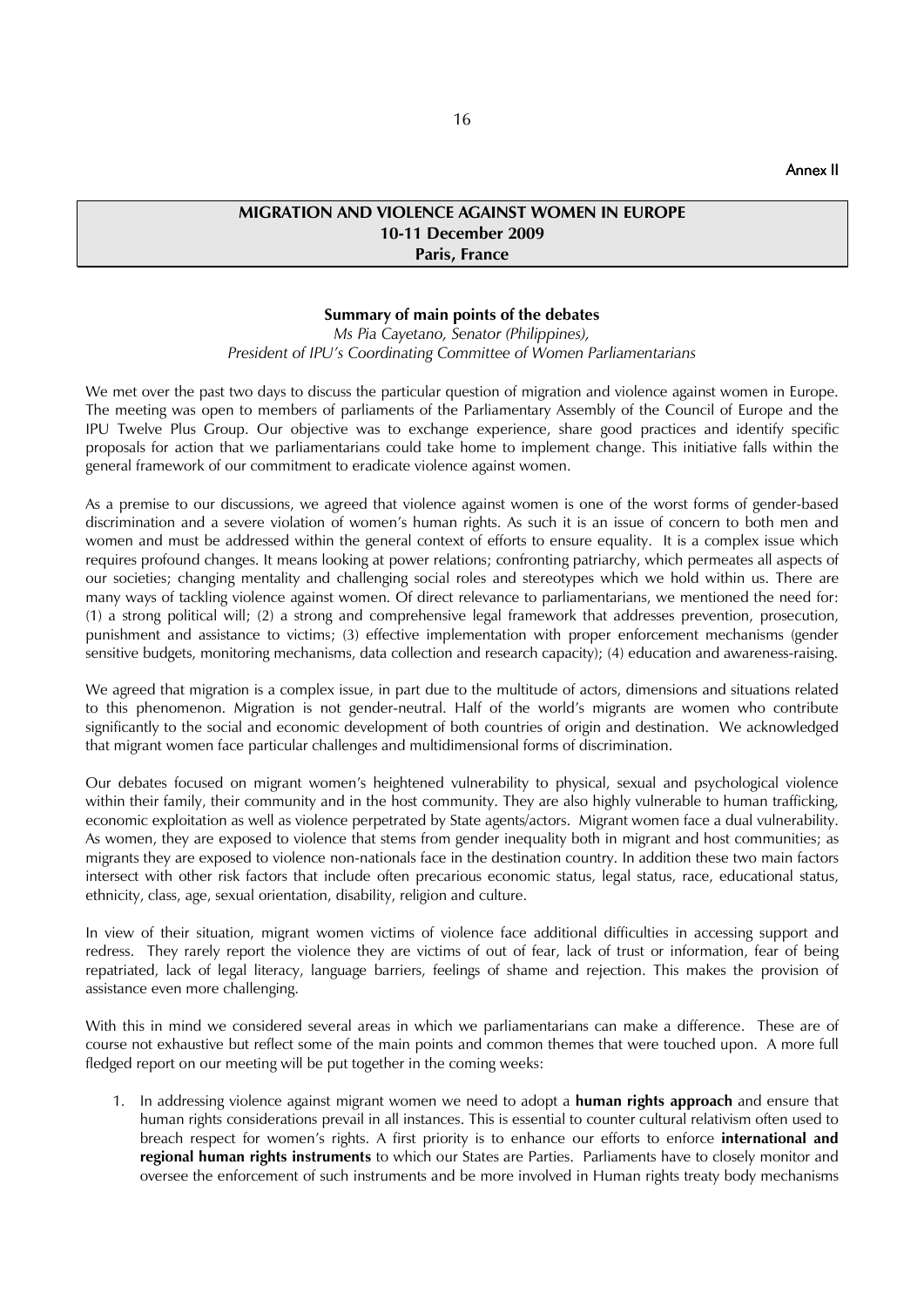and processes, such as CEDAW, from beginning to end. In addition, we need to expand our legislative arsenal by ratifying the United Nations Convention on the Protection of the Rights of All Migrant Workers and members of their families and other legal instruments on protection of migrants and human trafficking. In addition when working on new regional and international instruments related to gender equality or migration, we should ensure that protection needs of migrant women, whether in a regular or an irregular situation, be addressed for instance within the preparatory work on the future Council of Europe convention on preventing and combating violence against women and domestic violence.

- 2. At the national level, we need to ensure that the **legal framework** addresses the particular situation and vulnerability of migrant women to violence. In so doing, we need to identify gaps and weaknesses, avoid any contradiction between legislative provisions, and closely monitor impact through our parliamentary oversight functions. In particular, we must pay attention to the need to adopt measures to provide that survivors of violence against women benefit from protective measures including related to their immigration status when they report such violence to police or other authorities. Ensuring that migrant women benefit from an independent legal status, separate from that of their husbands or family, is another strong legal protective measure to reduce their vulnerability to violence. In view of the transnational dimensions of violence against migrant women, we also identified the need for greater extraterritorial cooperation and legal harmonisation.
- 3. The particular situation of women who flee gender-based violence and persecution in their home countries should be the subject of specific attention. More efforts, through training, guidelines or legislation, need to be directed toward this in the **asylum seeking process**, especially in view of the UNHCR guidelines which recognize that gender-based persecution may be a ground for obtaining refugee status. More generally, the whole asylum seeking process should be gender-sensitive and rely on information and data, including on forms of gender-based violence in countries of origin.
- 4. Women migrants are particularly vulnerable to being exploited in prostitution, forced labour networks and other forms of **human trafficking**. In view of the transnational, criminal and invisible nature of this problem, action requires close coordination between parliaments of countries of origin, transit and destination. While pursuing efforts in terms of prevention and prosecution and direct assistance to victims, we also need to start paying more attention to the question of demand which is at the core of such exploitation. Furthermore, we must see to it that Council of Europe member and non-member States ratify the Council of Europe Convention on Action against Trafficking in Human Beings.
- 5. A cross cutting issue that came up at all of our sessions was a need for broad based **education** and training, with a particular focus on human rights, gender equality and non discrimination. As members of parliament, we first must be adequately informed ourselves, in order to change mentalities and to be sensitive to these issues in our daily work. We also need to develop and support programmes and initiatives that provide such education within school curricula at the earliest stage but also within professional training programmes, targeting lawyers, judges and law enforcement agents (especially police, border and immigration officers), health practitioners, and all those that have dealings with migrant women, including those who are victims of violence. We must also support programmes aimed at informing migrant women of their rights and facilitating their access to justice and support.
- 6. For effective policies and response to violence against migrant women, we need to support initiatives to enhance our **access to knowledge** and information through the collection of statistics and the production of qualitative research, which would also include looking at the causes and dynamics of such violence and the specific vulnerability of migrant women. Particular attention was placed on the need for more research on violence against women in custody, economic exploitation, forced marriage, so-called "honour crimes", trafficking and ageing migrant women in Europe.
- 7. Lastly, progress will only result from building **partnerships** between men and women, between parliaments (in particular with those of countries of origin and destination), across parties and with other stakeholders, including civil society, international organisations, media, and representatives of migrant communities.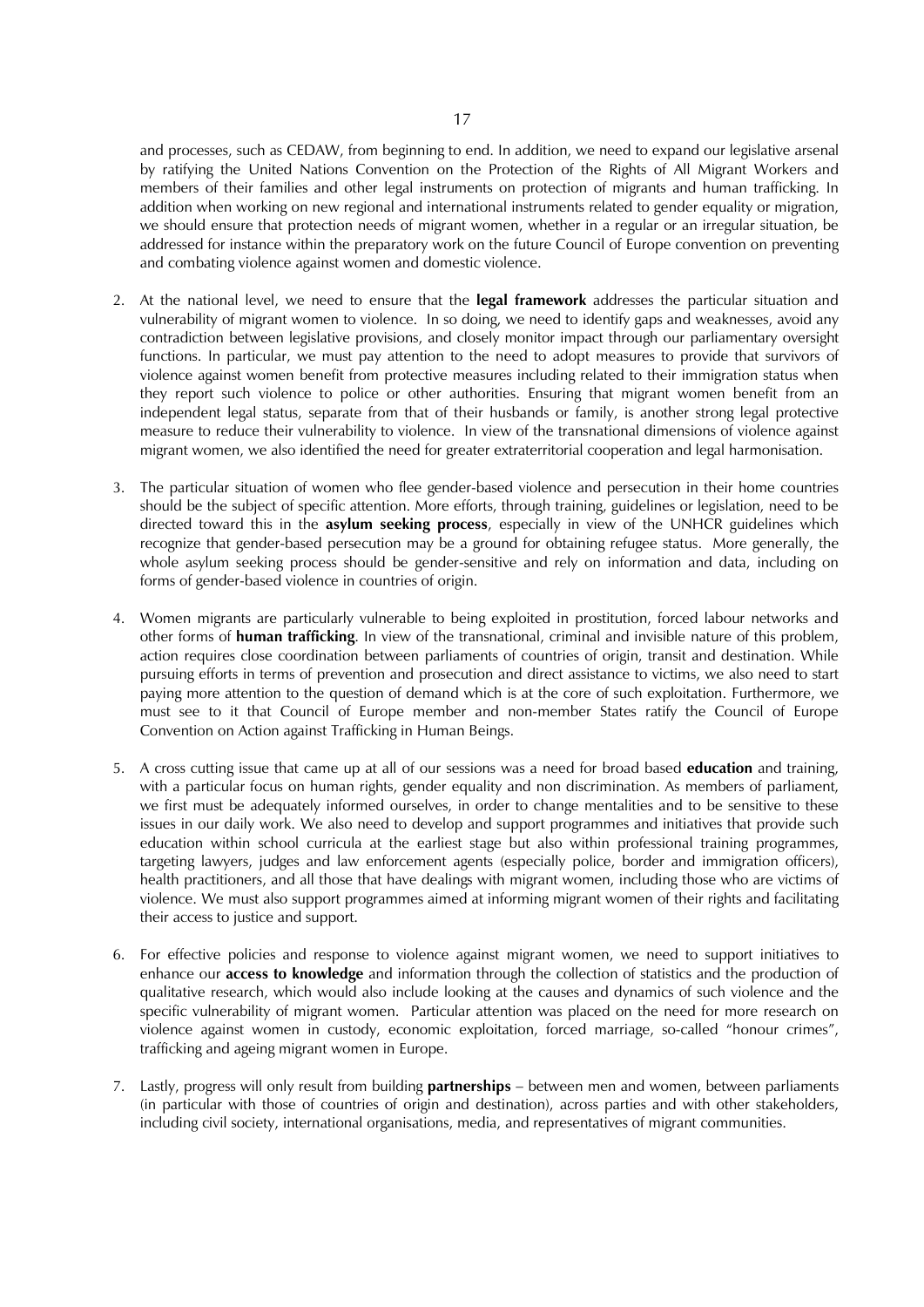## Situation of the 24 countries currently with 30% or more women members of parliament (30 November 2009)

|                | Country      | % Women          | Quota                                            |
|----------------|--------------|------------------|--------------------------------------------------|
| Level          |              | (in Lower House) |                                                  |
| 1              | Rwanda       | 56.3             | Legislated quota: 30% Reserved seats (indirectly |
|                |              |                  | $elected$ ) + voluntary party quotas             |
| $\overline{2}$ | Sweden       | 47               | Voluntary party quotas                           |
| 3              | South Africa | 44.5             | Voluntary party quotas                           |
| $\overline{A}$ | Cuba         | 43.2             | No quota system                                  |
| 5              | Iceland      | 42.9             | Voluntary party quotas                           |
| 6              | Argentina    | 41.6             | Legislated candidate quota: (40% women<br>on     |
|                |              |                  | candidate party lists) + voluntary party quotas  |
| $\overline{7}$ | Finland      | 41.5             | No quota system                                  |
| 8              | Netherlands  | 41.3             | Voluntary party quotas                           |
| 9              | Norway       | 39.1             | Voluntary party quota                            |
| 10             | Denmark      | 38               | No quota system (previously voluntary party      |
|                |              |                  | quotas)                                          |
| 11             | Angola       | 37.3             | Legislated candidate quota (30% women<br>on      |
|                |              |                  | candidate party lists)                           |
| 12             | Costa Rica   | 36.8             | Legislated candidate quota (30% women<br>on      |
|                |              |                  | candidate party lists) + voluntary party quotas  |
| 13             | Spain        | 36.3             | Legislated candidate quota (40% women<br>on      |
|                |              |                  | candidate party lists) + voluntary party quotas  |
| 14             | Andorra      | 35.7             | No data available                                |
| 15             | Belgium      | 35.3             | Legislated candidate quota (33% women<br>on      |
|                |              |                  | candidate party lists) + voluntary party quotas  |
| 16             | New Zealand  | 33.6             | Voluntary party quotas                           |
| 17             | Nepal        | 33.2             | Legislated candidate quota -(30% women on        |
|                |              |                  | candidate party lists)                           |
| 18             | Germany      | 32.8             | Voluntary party quotas                           |
| 19             | Ecuador      | 32.3             | No information                                   |
| 20             | Belarus      | 31.8             | No information                                   |
| 21             | Uganda       | 31.3             | Legislated quota - reserved seats: 80 women      |